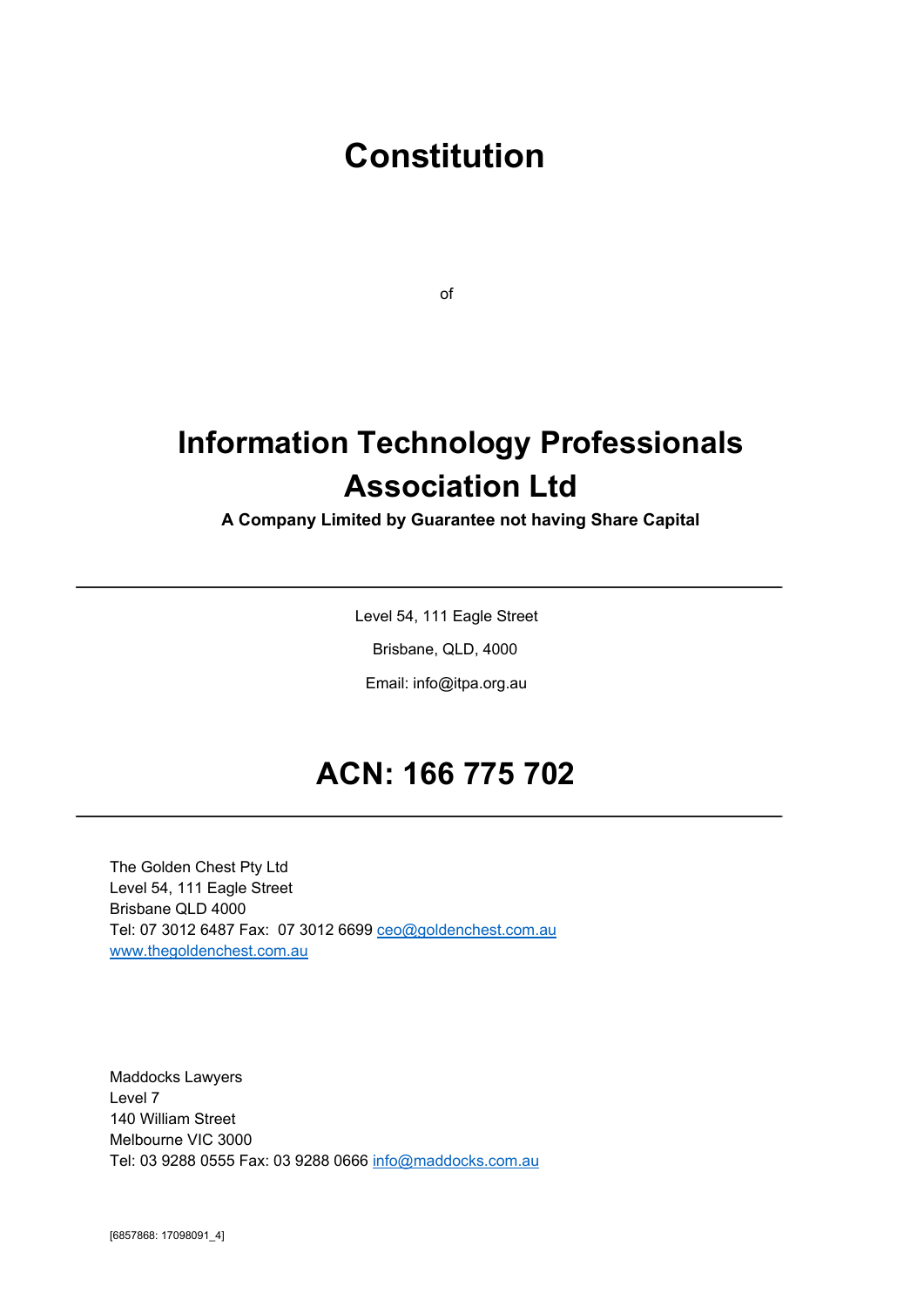## **Overview**

This is the Constitution of Information Technology Professionals Association Ltd.

The Company is a company limited by guarantee. The liability of its members is limited to the amount they have agreed to pay in the guarantee. The Company must always have at least one member and three directors.

The Constitution sets out the basis on which the Company is to be managed. Nothing in the Constitution is intended to derogate from the *Corporations Ac*t. That Act:

- imposes many obligations on the Company which are not reproduced in this Constitution; and
- overrules anything in this Constitution to the extent that they are inconsistent.

This Constitution replaces the replaceable rules in the *Corporations Act*. Words used in the Constitution which have a meaning in the *Corporations Act* have the same meaning in this Constitution (unless expressly stated otherwise).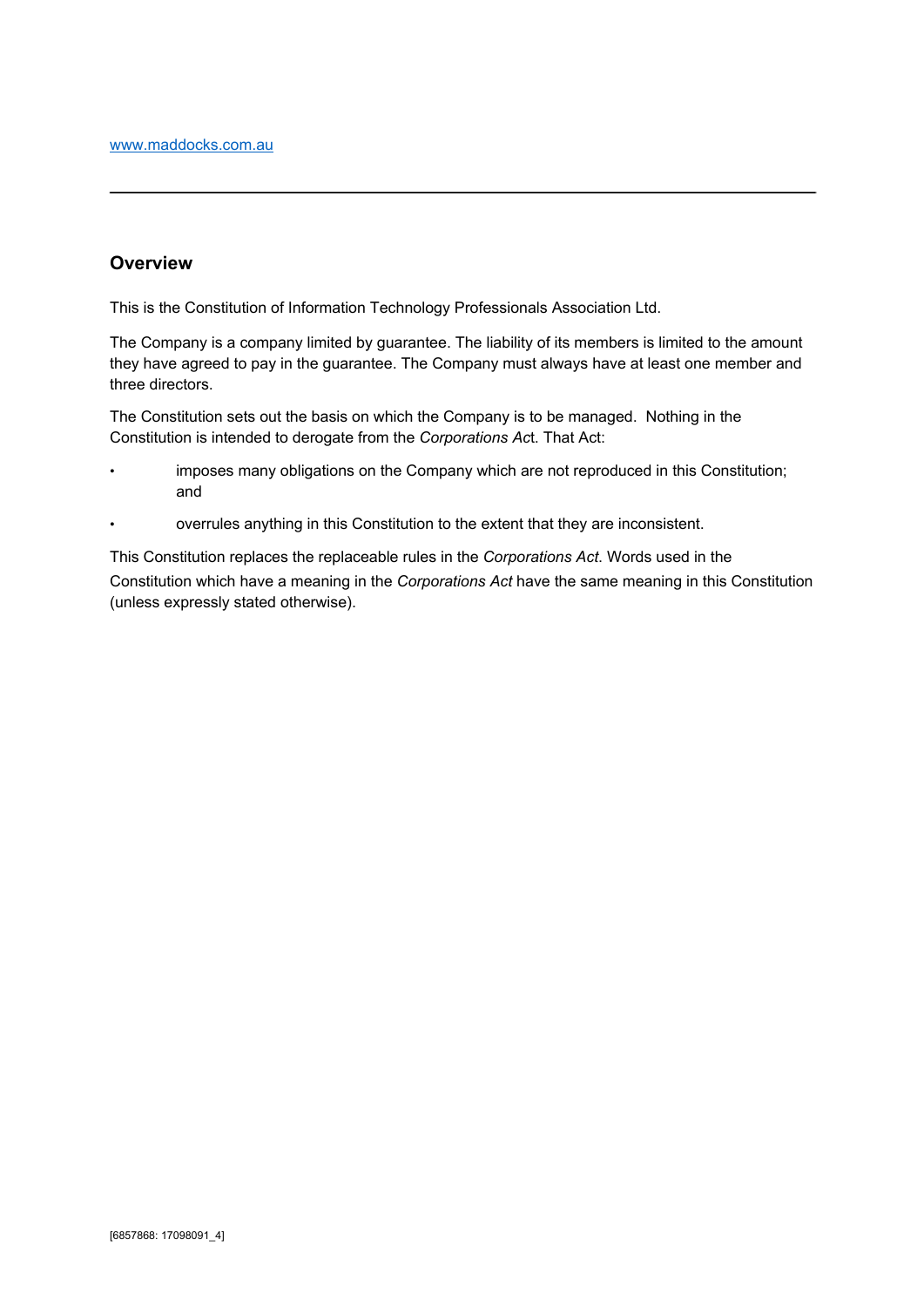## **Table of contents**

#### **A[Company's](#page-4-0)name,Objectsandpowers**

- Name of the [Company](#page-4-1)
- **[Objects](#page-4-2)**

[Powers](#page-5-0)

#### **BMembers'liabilityand[guarantee](#page-5-1)**

Liability of [Members](#page-5-2)

[Guarantee](#page-5-3) by Members

#### **CHowthe[Company's](#page-5-4)incomeandpropertyaretobeapplied**

For the [Company's](#page-5-5) objects

No [dividends](#page-6-0) etc. to Members

[Remuneration](#page-6-1) and expenses for Members allowed

Payments to directors: restrictions, [remuneration,](#page-6-2) expenses

Loans and leases from [Members](#page-6-3)

#### **DFeesimposedbythe[Company](#page-6-4)**

[Setting](#page-6-5) fees

#### **E[Membership](#page-7-0)**

[Members](#page-7-1)

- Register of [Members](#page-7-2)
- Eligibility for [membership](#page-7-3)
- Types of [membership](#page-7-4)
- [Membership](#page-7-5) is not transferable
- [Voting](#page-7-6) rights
- A Member's [representative](#page-8-0)
- Applying and being admitted to [Membership](#page-8-1)
- Resigning from [Membership:](#page-9-0) and ongoing liability
- Expelling and [disciplining](#page-9-1) a Member
- [Removing](#page-9-2) an expelled Member's name from the Register

## **FGeneralMeetings:[frequency](#page-10-0)andnotice**

- Annual General Meeting [required](#page-10-1)
- Convening [Extraordinary](#page-10-2) Meetings
- Notice of General [Meetings](#page-10-3)
- Changing the notice [procedure](#page-10-4) for General Meetings
- Failure to [receive](#page-11-0) Notice

#### **GGeneralMeetings:[proceedings](#page-11-1)**

- Use of technology in [conferencing](#page-11-2)
- [Business](#page-11-3) at the meeting
- Quorum [required](#page-11-4)
- If no [Quorum](#page-11-5) present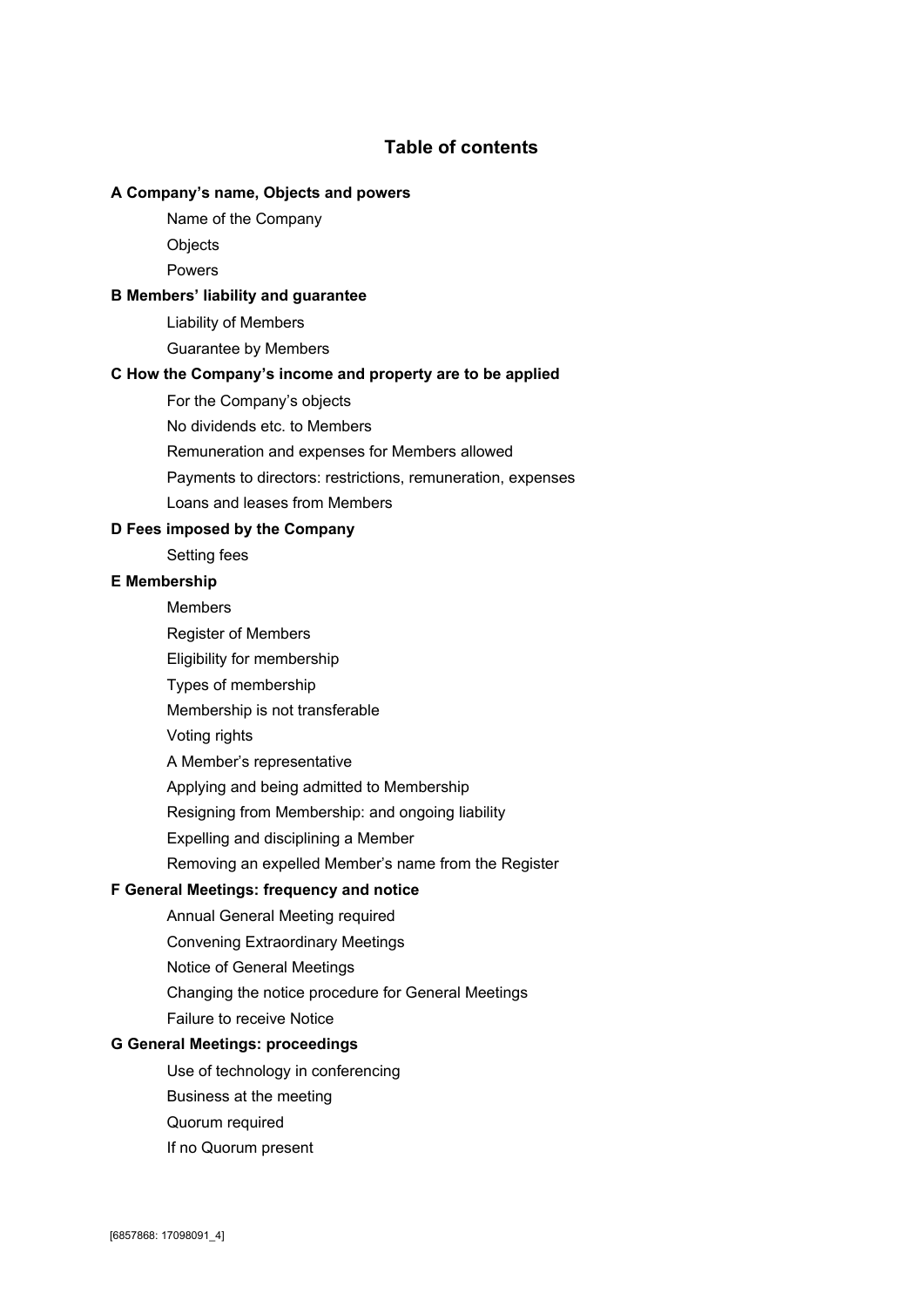Chair of the [meeting](#page-12-0)

[Adjourning](#page-12-1) (and resuming) a meeting

Auditor [attending](#page-12-2) etc. meeting

## **HGeneral[Meetings:](#page-13-0)voting**

- Show of [hands](#page-13-1) vote
- Evidence of [resolution](#page-13-2)
- Poll [vote](#page-13-3)

#### [Continuing](#page-13-4) with other business before a Poll

#### **IGeneralMeetings:[appointing](#page-13-5)aproxy**

- [Eligibility](#page-13-6) to be proxy
- [Company](#page-14-0) receiving notice of proxy
- Form of [proxy](#page-14-1)
- Proxy's voting [instructions](#page-14-2)
- Proxy's [authority](#page-14-3)

#### **JGeneralMeeting:[appointing](#page-15-0)anattorney**

- Member [appointing](#page-15-1) an attorney
- Directors [appointing](#page-15-2) an attorney of the Company

#### **KGeneral[Meeting:](#page-15-3)votingbyattorneyorproxy**

- Validity of vote after death or [revocation](#page-15-4)
- Person who has [appointed](#page-15-5) proxy or attorney may attend meetings

## **L[Directors](#page-16-0)**

- Number and [qualifications](#page-16-1) of Directors
- Length of [appointment](#page-16-2)
- Election of [Directors](#page-16-3)
- [Officers](#page-17-0) on the Board
- Casual [vacancies](#page-17-1)
- [Disqualification](#page-17-2) of Directors
- First [directors](#page-17-3)

#### **M[Powers](#page-17-4)oftheBoard**

- The board controls and directs the [company](#page-17-5)
- [Borrowing](#page-18-0)
- [Investment](#page-18-1)

Negotiable [instruments](#page-18-2)

#### **N[Proceedings](#page-18-3)oftheBoard**

[General](#page-18-4)

Use of technology in Board [conferencing](#page-18-5)

- Notice of [meeting](#page-18-6)
- [Quorum](#page-19-0)
- **[Chair](#page-19-1)**
- [Voting](#page-19-2)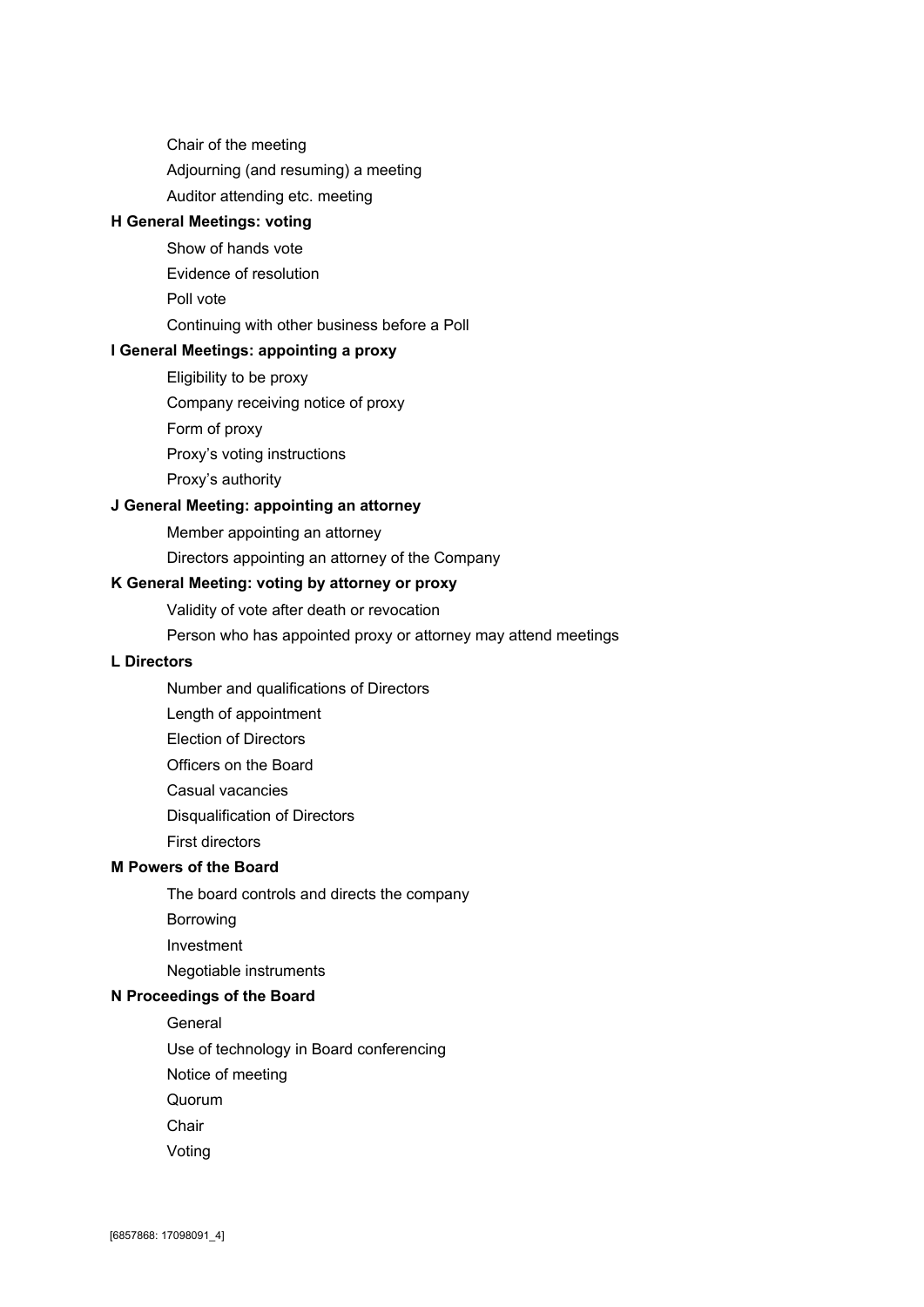[Delegation](#page-19-3) by the Board

Defects in [appointment](#page-19-4)

#### **OBoardminutesandcirculated[resolutions](#page-20-0)**

Making Board [resolutions](#page-20-1) [Minutes](#page-20-2) to be kept

Circulated [Resolution](#page-20-3) General

Evidence of [proceedings](#page-20-4) and resolutions

## **P[Accounts](#page-20-5)**

[Accounts](#page-20-6) to be kept

Location and [inspection](#page-21-0) of accounts

[Auditor](#page-21-1)

## **Q[Indemnity](#page-21-2)**

[Definition](#page-21-3) of Liability and Officer [Indemnity](#page-21-4) of Officers Indemnity for [Proceedings](#page-21-5)

#### **R[Notices](#page-22-0)**

#### **S[Distribution](#page-22-1)ofpropertyonwinding-up**

**T[Replaceable](#page-23-0)Rulesdisplaced**

## **UDefinitionsand[Interpretation](#page-23-1)**

#### **[Schedule](#page-24-0)1**

Names and usual residential [addresses](#page-25-0) of initial directors

[Guarantee](#page-25-1)

## **[Schedule](#page-26-0)2**

Statement by persons who have [consented](#page-26-1) to be members of the company

## **[Execution](#page-27-0)**

# **Constitution of Information Technology Professionals Association Ltd**

## <span id="page-4-0"></span>**A Company's name, Objects and powers**

#### <span id="page-4-1"></span>**Name of the Company**

1 The name of the Company is Information Technology Professionals Association Ltd.

#### <span id="page-4-2"></span>**Objects**

- 2 The Company's objects are all or any of the following:
	- 2.1 to advance the understanding of information technology matters within the community;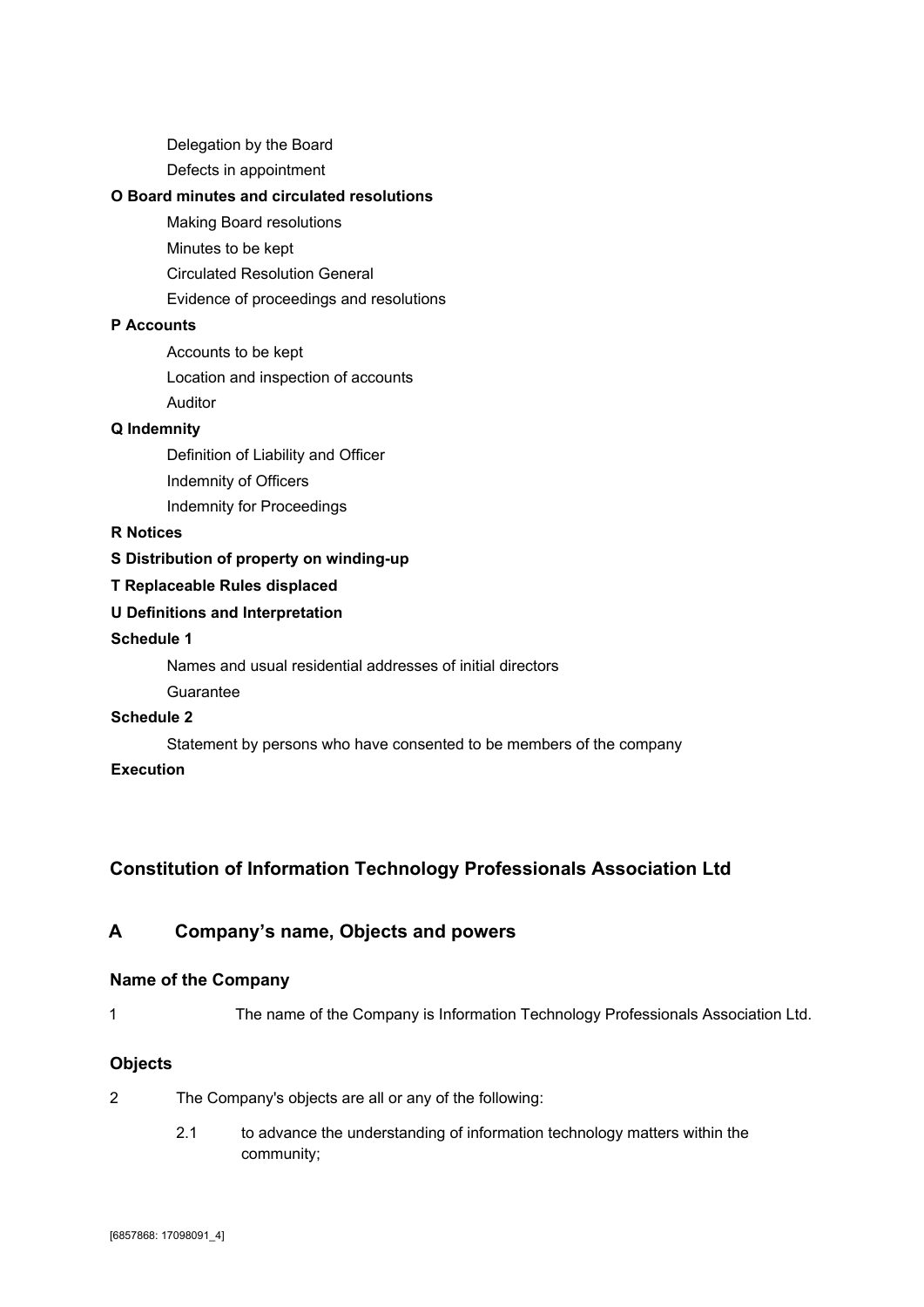- 2.2 to improve the provision of information technology services to the community through the advancement, education and continued professional development of information technology professionals, including our members;
- 2.3 to assist information technology professionals to deliver outcomes which enhance and enrich society through the understanding and application of technology; and
- 2.4 to enhance the influence, relevance and value of the Australian information technology profession.

#### <span id="page-5-0"></span>**Powers**

- 3 The Company has:
	- 3.1 the legal capacity and powers of an individual; and
	- 3.2 all the powers of a body corporate (other than the power to issue shares).
- 4 However, the Company has those capacities and powers only to the extent:
	- 4.1 necessary, or convenient, to carry out the Company's objects; or
	- 4.2 incidental to carrying out those objects.

#### <span id="page-5-1"></span>**B Members' liability and guarantee**

#### <span id="page-5-2"></span>**Liability of Members**

5 The liability of each Member is limited to the amount of the guarantee set in clause 6.

#### <span id="page-5-3"></span>**Guarantee by Members**

- 6 If the Company is wound up while a person is a Member (or within one year after they stop being a member) then that person must contribute up to \$10 to the Company so that it can pay:
	- 6.1 the Company's debts and liabilities incurred before that person ceased to be a Member; and
	- 6.2 the costs, charges and expenses of winding-up the Company.

#### <span id="page-5-4"></span>**C How the Company's income and property are to be applied**

#### <span id="page-5-5"></span>**For the Company's objects**

7 All of the Company's income and property must be applied solely towards the promotion of the Company's objects as set out in clause 2.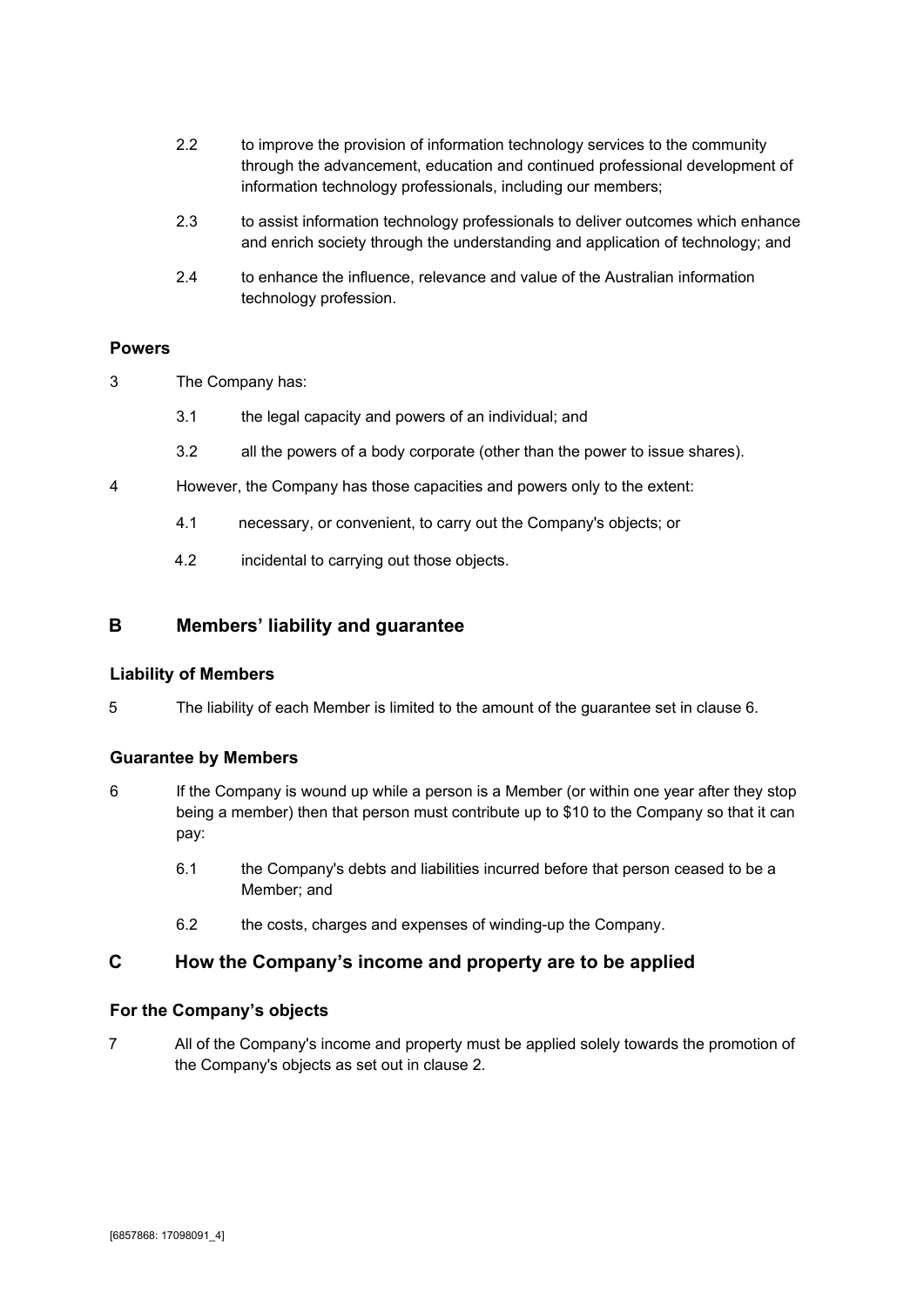#### <span id="page-6-0"></span>**No dividends etc. to Members**

8 The Company may not pay, or transfer, any of its income or property — directly or indirectly — by way of dividend, bonus or otherwise to any person who is or has been a Member.

#### <span id="page-6-1"></span>**Remuneration and expenses for Members allowed**

- 9 Regardless of clause 8, the Company may pay remuneration in good faith to any Member, officer or employee of the Company in return for any good or services they provide to the Company in the ordinary and usual course of business.
- 10 The Board may authorise the repayment of any expenses a Member incurs for the Company, or in connection with performing their duties for the Company.

#### <span id="page-6-2"></span>**Payments to directors: restrictions, remuneration, expenses**

- 11 If the Company is to pay any remuneration to a Director for services rendered in the capacity as a Director, then the remuneration must be on reasonable commercial terms and the Board must first have:
	- 11.1 consented to the Director providing those services; and
	- 11.2 resolved to approve the amount of the payment.
- 12 If the Company is to pay any remuneration to a Director for services rendered in the capacity as an employee of the Company, then the Board must first have resolved to approve the terms of that employment.
- 13 The Board may authorise the repayment of any expenses a Director incurs for the Company, or in connection with performing their duties for the Company.

#### <span id="page-6-3"></span>**Loans and leases from Members**

- 14 The Company may pay:
	- 14.1 interest on money borrowed from any Member; and
	- 14.2 reasonable and proper rent for premises a Member leases to the Company.
- 15 For the purposes of clause 14, if a Member pays the Company a deposit, bond or other security for the payment of fees and charges levied under the Constitution, then that payment is not a loan from the Member.

## <span id="page-6-4"></span>**D Fees imposed by the Company**

#### <span id="page-6-5"></span>**Setting fees**

- 16 The Board may prescribe:
	- 16.1 a cost payable by Members by way of Membership fees and any other fees the Board thinks fit; and
	- 16.2 when and in what circumstances these fees are payable.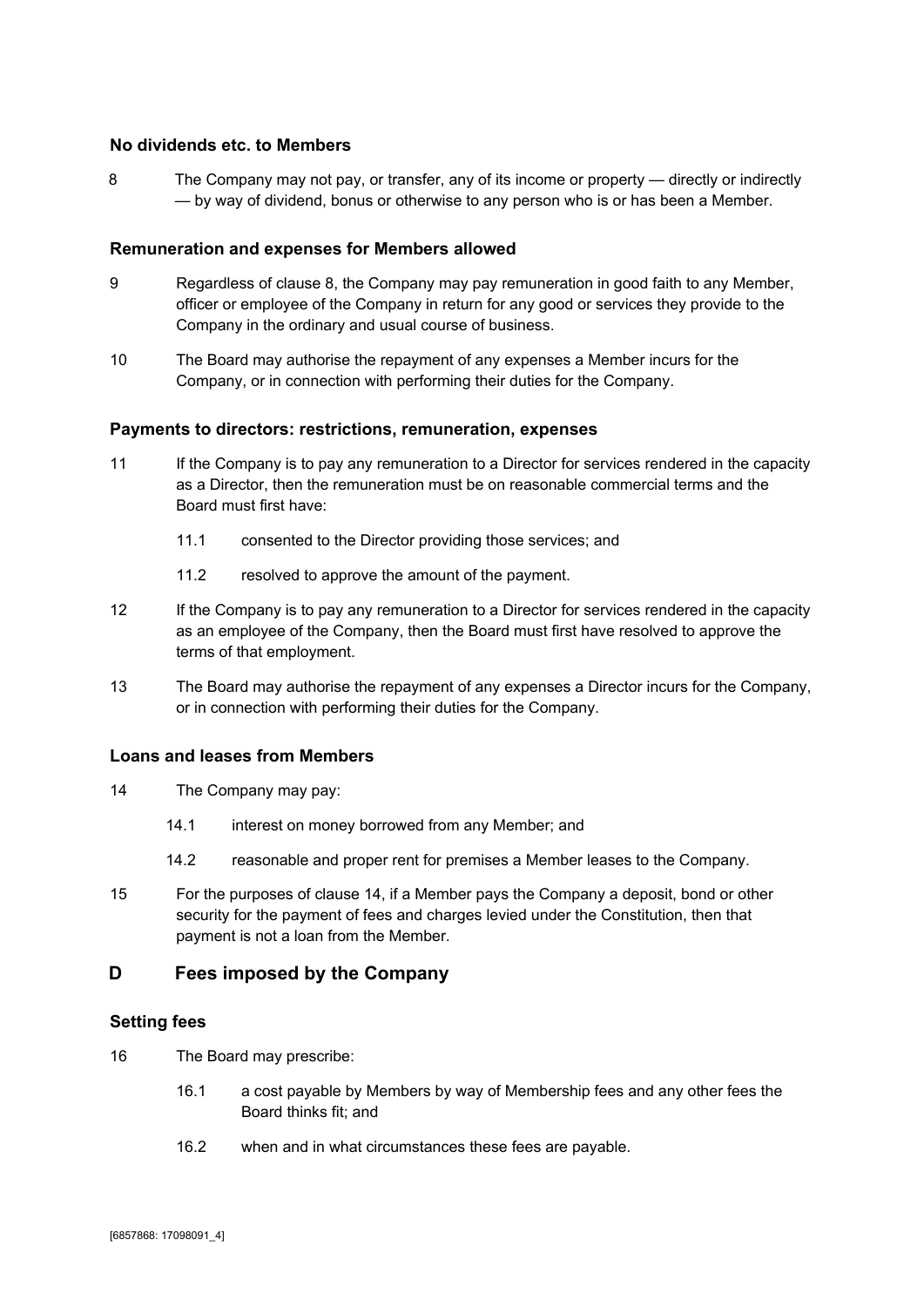17 The Board must give Members at least one month's notice of any increase in the fees, or of a change in the due date for fees payable under clause 16.

## <span id="page-7-0"></span>**E Membership**

#### <span id="page-7-1"></span>**Members**

- 18 The Company's Members are as follows (unless the Member has resigned under clause 35 or clause 37, or been expelled under clause 38):
	- 18.1 the persons who are specified in the application to register the Company lodged under section 117 of the Act and who have consented to be Members; and
	- 18.2 any other person the Board admits to Membership in accordance with this **Constitution**

#### <span id="page-7-2"></span>**Register of Members**

- 19 The Company must keep and maintain the Register in accordance with the Act and otherwise as the Board determines.
- 20 Any dispute that arises in relation to the Register must be referred to the Board. The Board's decision is final and binding on all Members (in the absence of manifest error).

#### <span id="page-7-3"></span>**Eligibility for membership**

- 21 The following are eligible to be Members:
	- 21.1 any person who has a demonstrated interest in the Company;
	- 21.2 any person that the Board considers would benefit the Company by becoming a member; and
	- 21.3 any person in a category of persons that the Company has determined to be eligible to be Members.

#### <span id="page-7-4"></span>**Types of membership**

22 At any time, the Board may (subject to the Act) create different types of membership with different rights, obligations and restrictions.

#### <span id="page-7-5"></span>**Membership is not transferable**

23 A Member may not transfer their Membership to another person.

#### <span id="page-7-6"></span>**Voting rights**

24 A Member is entitled to one vote at a General Meeting of the Company.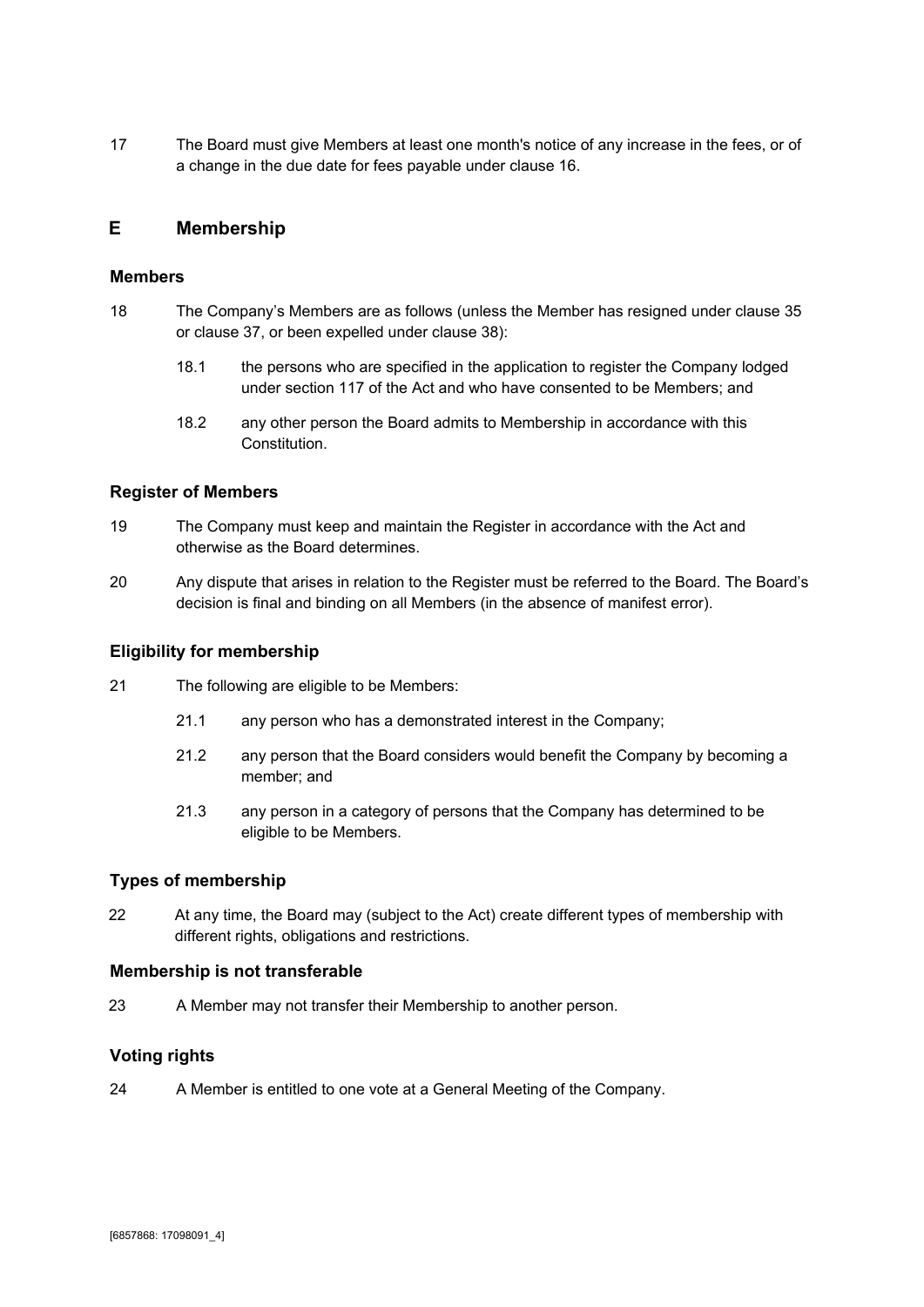25 However, the Board may suspend a member's entitlement to vote if the Member owes the Company any amount that is more than 3 months overdue (or such other period as the Board determines).

#### <span id="page-8-0"></span>**A Member's representative**

- 26 If a Member or an Applicant is not a natural person, then it must appoint (in writing) a natural person as its Representative. The Member may remove and replace its Representative by giving written notice to the Board in a form the Board approves.
- 27 The Representative may, on the Member's behalf, exercise all the powers that the Member could exercise at a meeting or in voting on a resolution — unless those powers are restricted in a way set out in clause 28.
- 28 The document appointing the Representative may set out either or both of:
	- 28.1 what the Representative is appointed to do; and
	- 28.2 any restrictions on what the Representative may do.
- 29 If the appointment is made by reference to a position held, then the appointment must identify the position.
- 30 The Company must arrange for:
	- 30.1 the name and address of the Representative to be entered in the Register; and
	- 30.2 all correspondence and notices from the Company to the Member to be served on that Representative.

#### <span id="page-8-1"></span>**Applying and being admitted to Membership**

- 31 A person's Application to be a Member must be made in the form, and accompanied by any fee, the Board has set.
- 32 The Board will consider and, in its absolute discretion, accept or reject an Application. If the Board rejects an Application, then:
	- 32.1 it must arrange for any money the Applicant tendered with the Application to be repaid to the Applicant, without interest; and
	- 32.2 the Board does not have to give any reasons for the rejection.
- 33 An Applicant does not become a Member until the Company has:
	- 33.1 received any fee that applies; and
	- 33.2 the name and address of the Applicant (and its Representative if relevant) are entered in the Register.
- 34 Each Member is liable for all taxes, duty and charges payable in respect of their Application, their Membership and any related transaction or document. Each Member indemnifies the Company and will keep it indemnified in respect of any liability for all those amounts.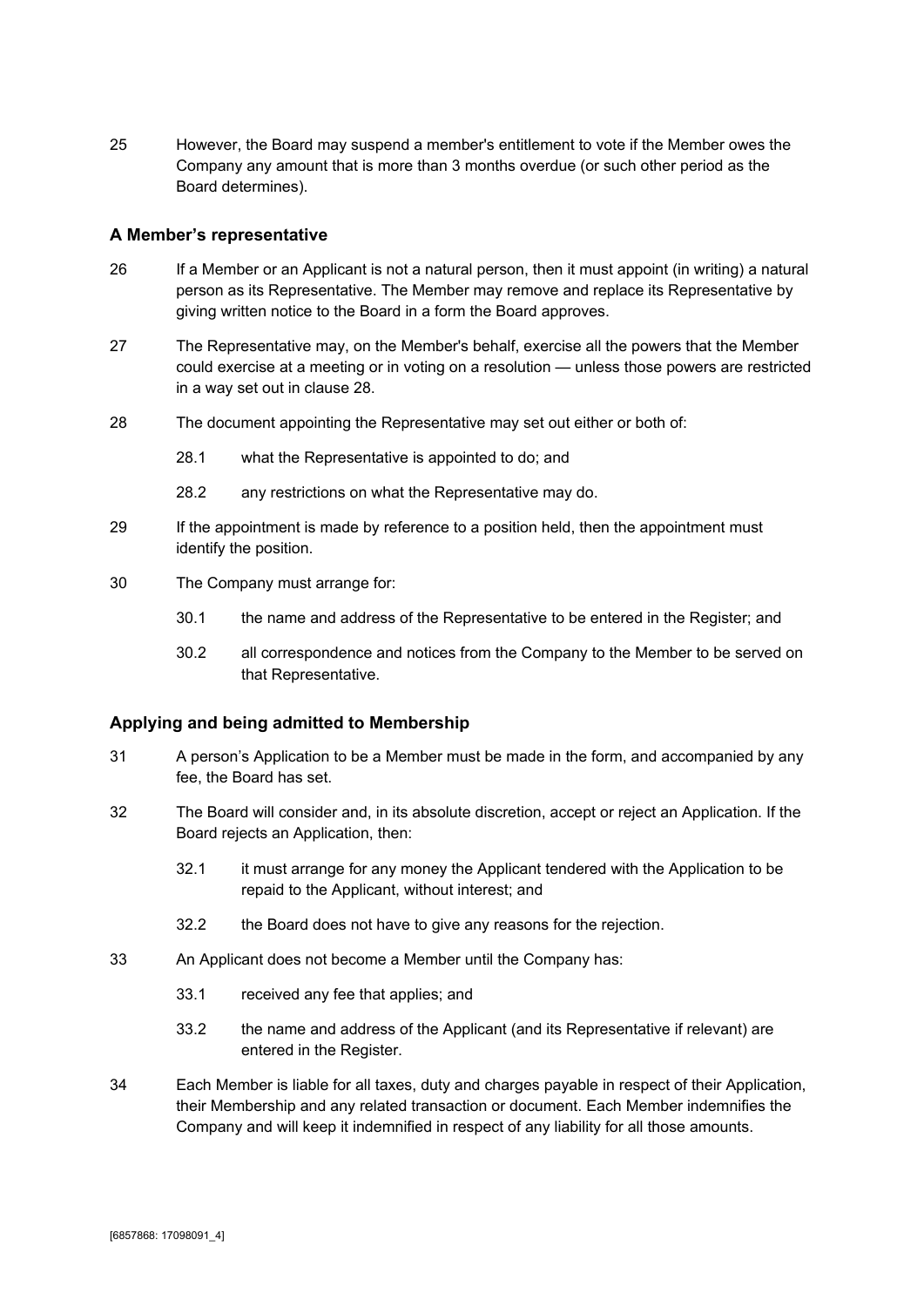## <span id="page-9-0"></span>**Resigning from Membership: and ongoing liability**

- 35 A Member may resign from Membership by giving written notice to the Company. When the notice period expires, the Member stops being a Member but:
	- 35.1 they remain liable for any money they owe the Company; and
	- 35.2 under clause 6, they remain liable for another 12 months.
- 36 A Member also resigns if they owe the Company any amount that is more than 6 months overdue (the Board may change the length of that period). If a Member resigns under this clause, then the Board may reinstate their membership if they pay the outstanding amount.

#### <span id="page-9-1"></span>**Expelling and disciplining a Member**

- 37 The Board may in the way described in clause 38 expel a Member or implement appropriate disciplinary action if the Member:
	- 37.1 has committed a breach of any obligation or duty under this Constitution; or
	- 37.2 has engaged in conduct detrimental to the interests of the Company.
- 38 For any expulsion or discipline to be valid:
	- 38.1 at least 21 days before the Board meeting at which the resolution is considered, the Member must be given written notice of:
		- the meeting;
		- the intended resolution; and
		- the particulars of the alleged act, omission or conduct complained of;
	- 38.2 at the meeting (and before the resolution is passed), the Member must be given the opportunity to explain themselves in writing or orally (or both if they request it);,
	- 38.3 if the Member does give an explanation, then the Board must take it into account;
	- 38.4 the relevant resolution must be passed by 75% of the Directors present and voting;
	- 38.5 the Board must arrange for the Member to be given written notice of any Board resolution on the matter; and
	- 38.6 if the Board resolves to expel the Member, then the Member ceases to be a Member when the Board serves them with the notice. Also the Member's name will be removed from the Register as set out in clause 39.

#### <span id="page-9-2"></span>**Removing an expelled Member's name from the Register**

- 39 If a Member is expelled from the Company, then their name (and that of any Representative they have appointed) must be removed from the Register. The Company has no liability to the Member in respect of their removal from the Register.
- 40 When a Member's name is removed from the Register, the Member no longer has: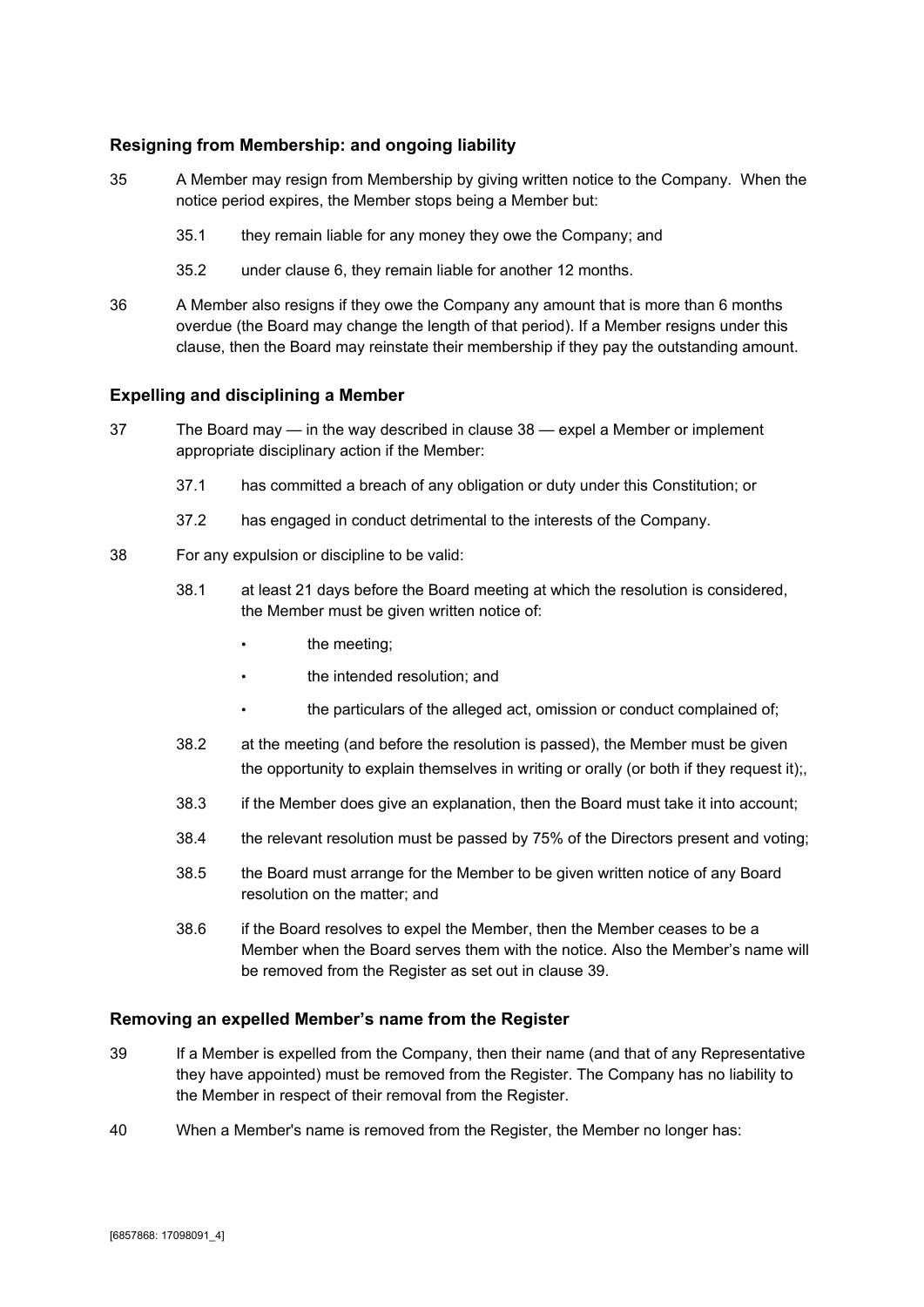- 40.1 any rights or privileges attaching to Membership; or
- 40.2 any rights which they had against the Company that arose out of their Membership.

## <span id="page-10-0"></span>**F General Meetings: frequency and notice**

#### <span id="page-10-1"></span>**Annual General Meeting required**

- 41 The Company must hold an Annual General Meeting:
	- 41.1 in every calendar year;
	- 41.2 within five months after the end of its financial year; and
	- 41.3 at the time and place the Board determines.

#### <span id="page-10-2"></span>**Convening Extraordinary Meetings**

- 42 An Extraordinary Meeting may be convened:
	- 42.1 by the Board at such time and place as the Board thinks fit, (as long as it complies with the Act); and
	- 42.2 by Members as allowed under the Act.

#### <span id="page-10-3"></span>**Notice of General Meetings**

- 43 The Board must give at least 21 days' written notice of a General Meeting to the Members, the Directors and the Auditor (unless a change to that arrangement is made under clause 45). The notice must specify:
	- 43.1 the place, the day and the hour of meeting (and if the meeting is to be held in two or more places, the technology that will be used to facilitate this);
	- 43.2 the general nature of the meeting's business;
	- 43.3 the details of any special resolutions to be proposed at the meeting; and
	- 43.4 that Members are entitled to appoint a proxy who must be a Member.
- 44 A Member that is a company is responsible for notifying its Representative of any General Meeting.

#### <span id="page-10-4"></span>**Changing the notice procedure for General Meetings**

- 45 A meeting may be convened in a way other than, and on shorter notice than, clause 43 requires as long as:
	- 45.1 all the Members entitled to vote at the meeting consent to the change; and
	- 45.2 the notice complies with the Act.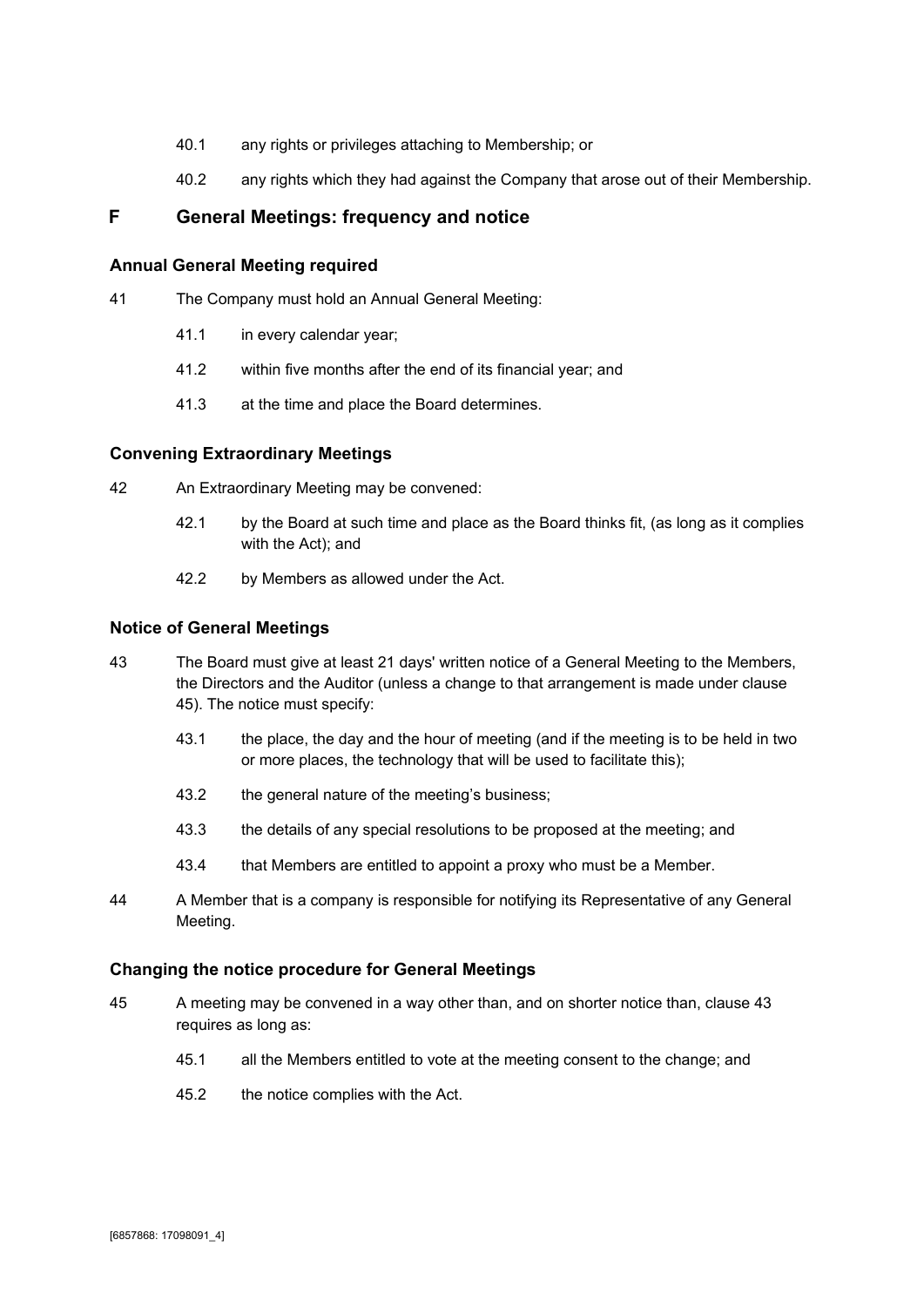#### <span id="page-11-0"></span>**Failure to receive Notice**

- 46 A meeting and its proceedings and resolutions are valid even if any one or more of the following is the case:
	- 46.1 the Company accidentally omitted to give notice of a meeting to any Member; or
	- 46.2 any Member did not receive notice of the meeting.

## <span id="page-11-1"></span>**G General Meetings: proceedings**

#### <span id="page-11-2"></span>**Use of technology in conferencing**

- 47 The Chair may (with the approval of the meeting) confer with Members and others by radio, telephone, facsimile, computer, Internet, closed circuit television or other electronic means of audio or audio-visual communication. Any resolution passed using such a system is to be treated as having been passed at a meeting of the Members held on the day and at the time the conference was held — even if the Members were not present together in one place at the time. This clause does not limit the discretion of the Members to regulate their meetings.
- 48 The provisions of this Constitution regulating the proceedings of the Members apply so far as they are capable to such conferences.

#### <span id="page-11-3"></span>**Business at the meeting**

- 49 The ordinary business of an Annual General Meeting may include:
	- 49.1 considering any annual financial report, directors' report and Auditor's report;
	- 49.2 electing and appointing Directors; and
	- 49.3 appointing the Auditors and fixing the Auditor's remuneration (if the Company is required to have an auditor).
- 50 All other business at an Annual General Meeting, and all business at an Extraordinary Meeting, is regarded as special business.

#### <span id="page-11-4"></span>**Quorum required**

51 For any business to be transacted at any General Meeting — except the adjournment of the meeting — a quorum must be present. The quorum for a General Meeting is five Members (being Members entitled vote at a General Meeting), present in person or by Representative, proxy or attorney.

#### <span id="page-11-5"></span>**If no Quorum present**

- 52 If a quorum is not present within half an hour after the time appointed for a General Meeting then:
	- 52.1 if the meeting was convened on the requisition of Members, then it will be dissolved; or
	- 52.2 in any other case, the meeting will be adjourned to the same day in the next week at the same time and place (or at such other place as the Chair decides). If at that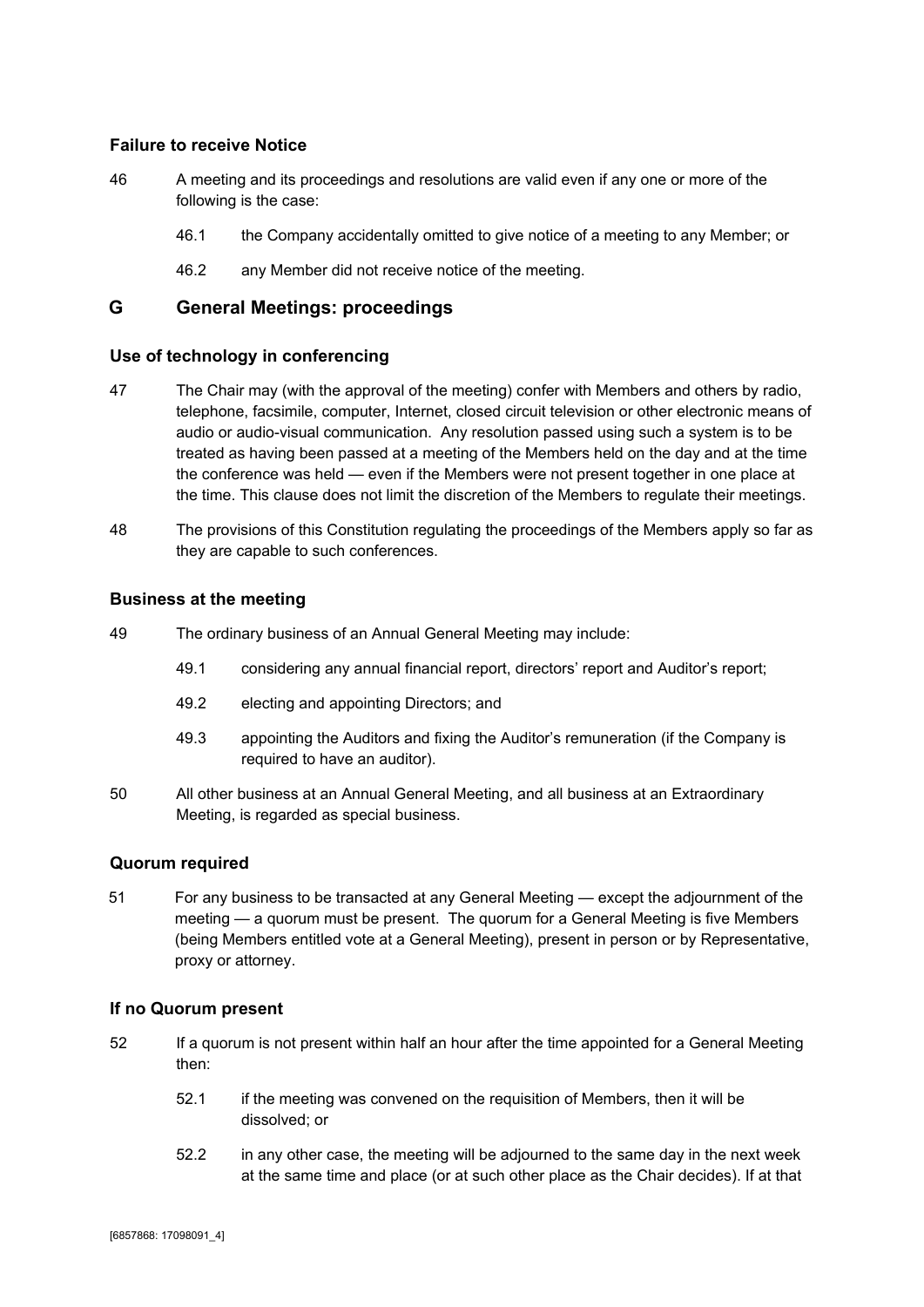adjourned meeting a quorum is not present within fifteen minutes after the time appointed for holding the meeting, then the Members present are a valid quorum.

#### <span id="page-12-0"></span>**Chair of the meeting**

- 53 The Chair or in the Chair's absence, the Deputy Chair is to preside as chair at every General Meeting.
- 54 If at any General Meeting neither the Chair nor the Deputy Chair is present within fifteen minutes after the time appointed for holding the meeting (or if neither is willing to preside), then the Members present are to choose a Director to preside. If no Director is present (or if all Directors present decline to preside), then those persons present will choose a Member who is present to preside as Chair.

#### <span id="page-12-1"></span>**Adjourning (and resuming) a meeting**

- 55 The Chair of a General Meeting:
	- 55.1 may, with the consent of the Members present and entitled to vote at any meeting, and at which a quorum is present, adjourn a meeting; and
	- 55.2 must adjourn a meeting if the meeting directs them to do so.
- 56 If the Chair adjourns a General Meeting, then they may do so to another time or place (or both).
- 57 If a General Meeting is adjourned for one month or more, then the Company must arrange for a new notice of the adjourned meeting to be given.
- 58 After an adjourned meeting is resumed, the only business that may be transacted at the meeting is business that was unfinished before the adjournment.

#### <span id="page-12-2"></span>**Auditor attending etc. meeting**

- 59 The Auditor is entitled:
	- 59.1 to attend any General Meeting of the Company;
	- 59.2 to receive the same notices of, and other communications relating to, any General Meeting that a Member is entitled to receive; and
	- 59.3 to be heard at any General Meeting which the Auditor attends on any part of the business of the meeting which concerns the Auditor in that capacity. The Auditor's right to be heard exists even if the Auditor retires at that meeting or if a resolution to remove the Auditor from office is passed at that meeting.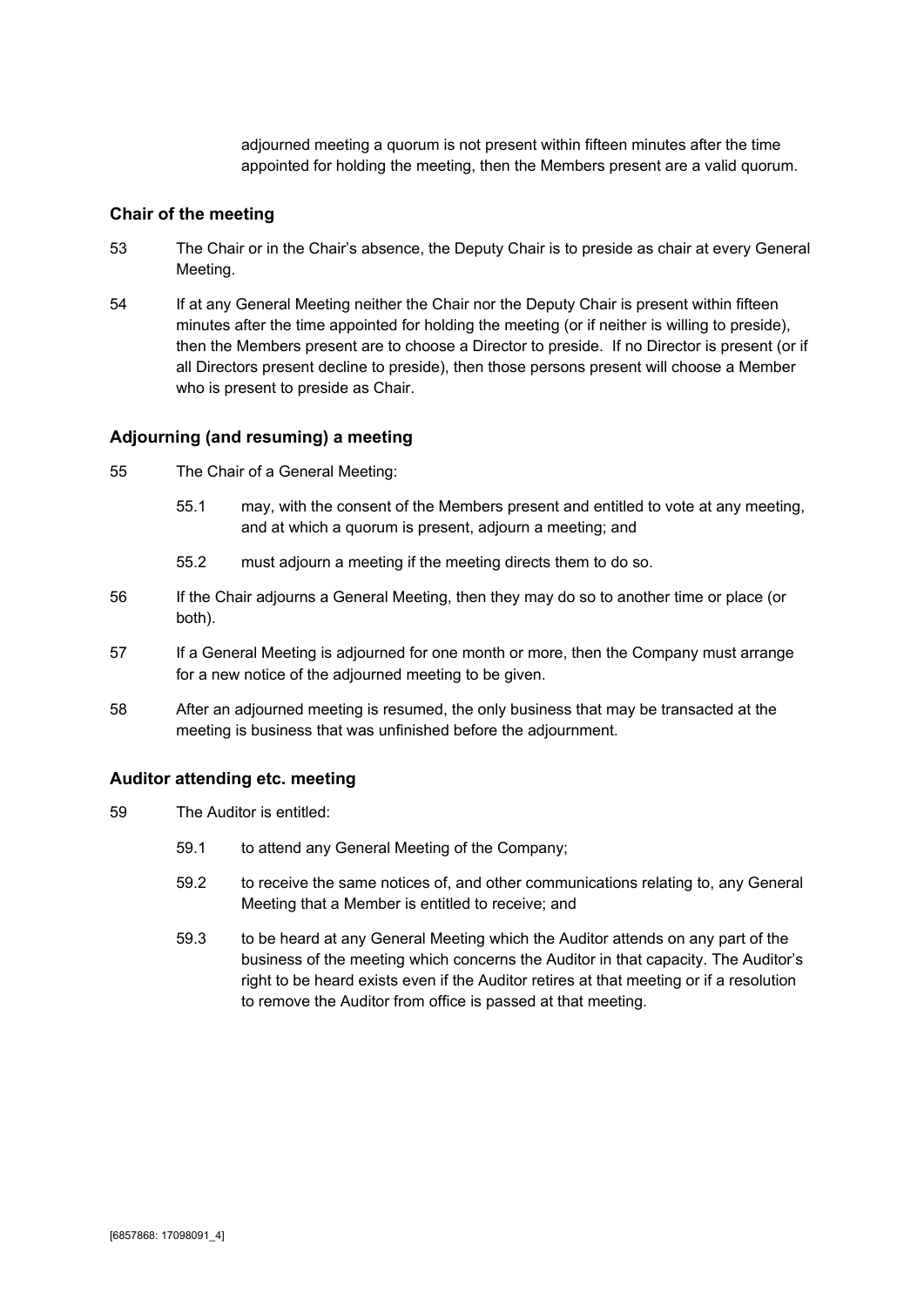## <span id="page-13-0"></span>**H General Meetings: voting**

#### <span id="page-13-1"></span>**Show of hands vote**

60 Every item of business submitted to a General Meeting is to be decided in the first instance by a show of hands of the Members, or their Representatives, who are personally present and entitled to vote. The Chair will not have a casting vote.

#### <span id="page-13-2"></span>**Evidence of resolution**

- 61 It is conclusive evidence that a resolution has been passed (regardless of whether there is any proof of the number or proportion of the votes recorded in favour of or against the resolution) if:
	- 61.1 the Chair declares that a resolution has been passed or lost (having regard to the majority required); and
	- 61.2 an entry to that effect has been made in the Company's books and signed by the Chair of that, or the next meeting.

#### <span id="page-13-3"></span>**Poll vote**

- 62 The Chair or any Member present (personally or by Representative, proxy or attorney) may demand a poll before, or on the declaration of the result of, a show of hands. Any person who has demanded a poll may withdraw their demand.
- 63 A poll demanded on any question of adjournment must be taken before any adjournment.
- 64 The poll is to be taken:
	- 64.1 in the manner and at the time and place as the Chair of the meeting directs; and
	- 64.2 either at once or after an interval or adjournment or otherwise.
- 65 The result of the poll is to be the resolution of the meeting at which the poll was demanded.
- 66 If there is a dispute as to the admission or rejection of a vote, then the Chair will finally determine that dispute.
- 67 At a poll, the Chair will not have a casting vote.

#### <span id="page-13-4"></span>**Continuing with other business before a Poll**

68 After a poll has been demanded, the meeting may continue with any business other than the issue on which poll has been demanded.

## <span id="page-13-5"></span>**I General Meetings: appointing a proxy**

#### <span id="page-13-6"></span>**Eligibility to be proxy**

69 Any Member may: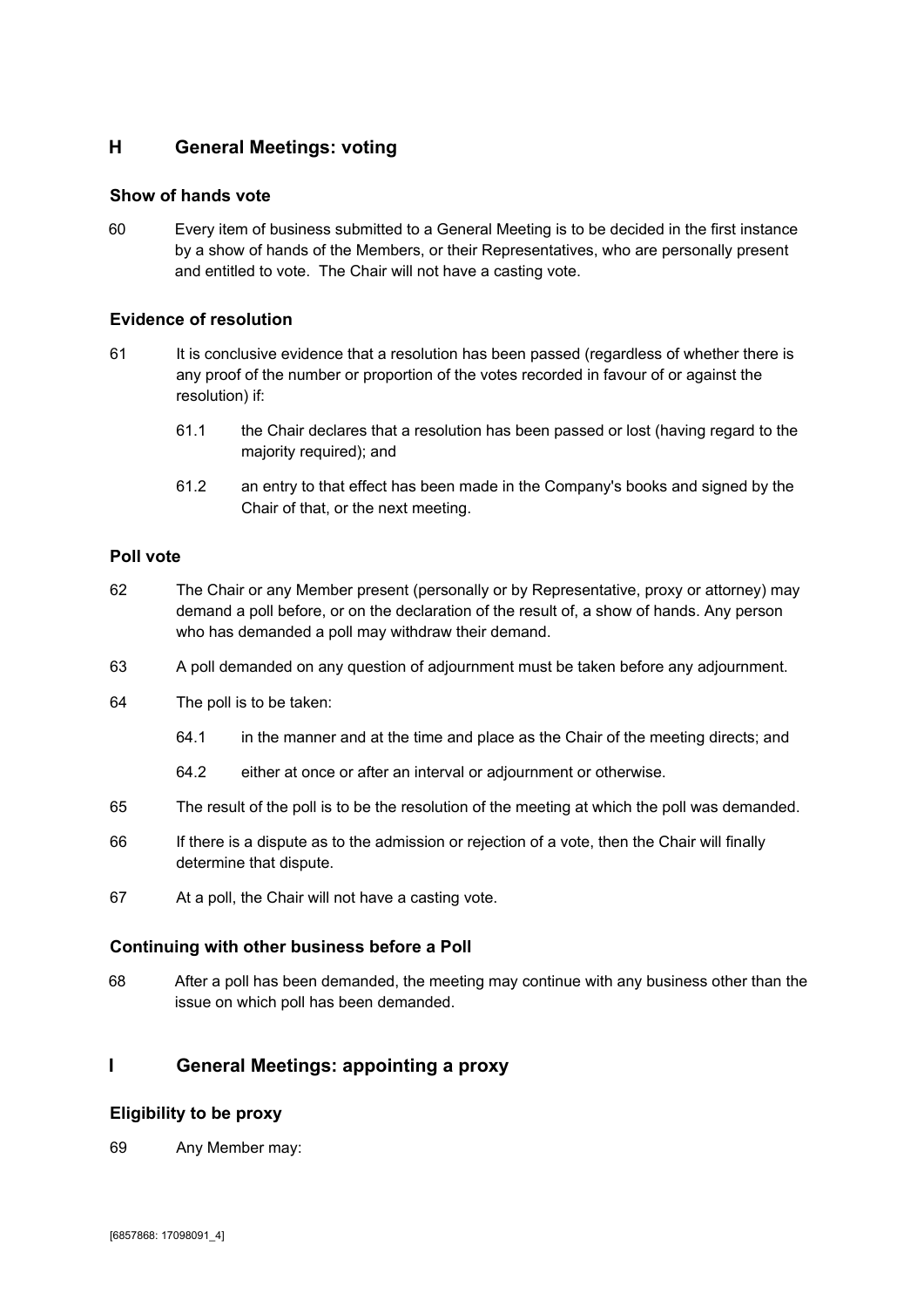- 69.1 appoint a natural person who is a Member, or a Representative, as a proxy to vote on the Member's behalf; and
- 69.2 may direct the proxy to vote either for or against each or any resolution.

#### <span id="page-14-0"></span>**Company receiving notice of proxy**

- 70 For an appointment of a proxy to be valid, the Company must receive the document appointing the proxy (and an original, or certified copy, of the power of attorney, if any, under which it is signed):
	- 70.1 at least 48 hours before the time for holding the relevant meeting or adjourned meeting or poll; and
	- 70.2 at one of:
		- the Registered Office;
		- a fax number at the Registered Office; or
		- a place, fax number or electronic address specified for such purpose in the notice of meeting.
- 71 An instrument appointing a proxy is valid for any adjournment of the meeting to which it relates — unless it states something to the contrary.

#### <span id="page-14-1"></span>**Form of proxy**

- 72 An instrument appointing a proxy must be signed by the appointor, or his or her attorney, and must contain the following information:
	- 72.1 the Company name;
	- 72.2 the Member's name and address;
	- 72.3 the Member's type of Membership;
	- 72.4 the proxy's name or the name of the office held by the proxy; and
	- 72.5 the meetings at which the appointment may be used.

#### <span id="page-14-2"></span>**Proxy's voting instructions**

73 A document appointing a proxy may specify the way in which the proxy is to vote for a particular resolution. If it does so, then the proxy must vote on the resolution as specified.

#### <span id="page-14-3"></span>**Proxy's authority**

- 74 A document appointing a proxy will be treated as giving the proxy:
	- 74.1 authority to demand, or join in demanding, a poll; and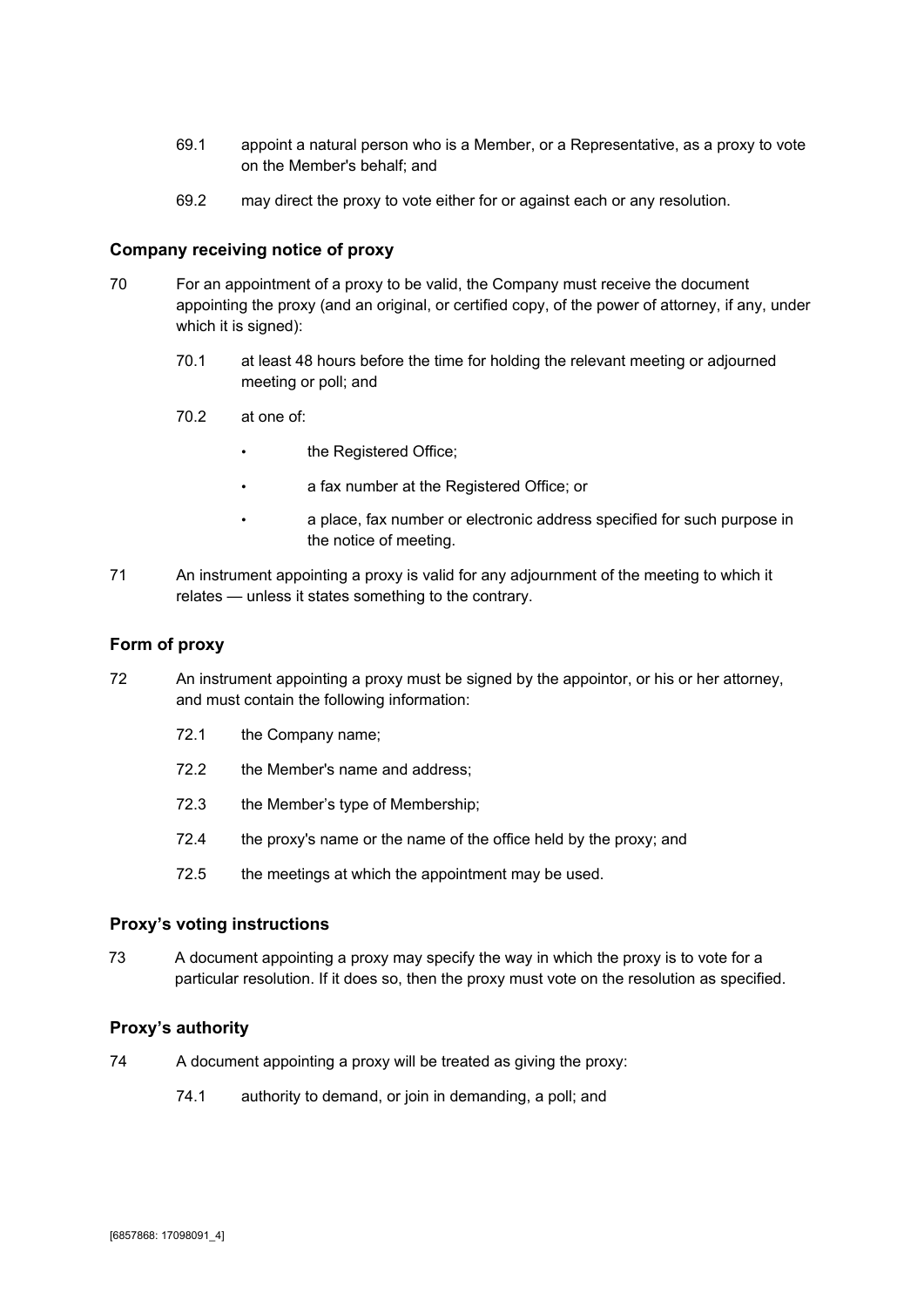74.2 the power to act generally at the meeting for the person giving the proxy (except to the extent to which the proxy is specifically directed to vote for or against any proposal).

## <span id="page-15-0"></span>**J General Meeting: appointing an attorney**

#### <span id="page-15-1"></span>**Member appointing an attorney**

- 75 Any Member may, by duly executed power of attorney, appoint an attorney to act on the Member's behalf at all, or certain specified, meetings of the Company. If the attorney wishes to appoint a proxy for the Member granting the power of attorney, then the attorney must at the Registered Office (or any other place the Board determines) produce:
	- 75.1 the power of attorney for inspection; and
	- 75.2 any evidence the Board requires that it has been properly executed.

#### <span id="page-15-2"></span>**Directors appointing an attorney of the Company**

- 76 The Directors may, by power of attorney, appoint any person whether nominated directly or indirectly by the Directors to be an attorney or attorneys of the Company. The appointment:
	- 76.1 may be for any purposes and with powers, authorities and discretions (not exceeding those vested in, or exercisable by, the Directors under this Constitution);
	- 76.2 may authorise any attorney to sub-delegate all or any of the powers, authorities and discretions vested in them;
	- 76.3 may be for periods and on conditions as the Directors think fit; and
	- 76.4 may contain provisions for the protection and convenience of persons dealing with any attorney as the Directors think fit.

## <span id="page-15-3"></span>**K General Meeting: voting by attorney or proxy**

#### <span id="page-15-4"></span>**Validity of vote after death or revocation**

77 If a person who has appointed a proxy or attorney has either died or revoked the appointment but any notice in writing of the death or revocation has not been received at the Registered Office before the meeting, then a vote given in accordance within the terms of appointment will be valid.

#### <span id="page-15-5"></span>**Person who has appointed proxy or attorney may attend meetings**

78 A person who has appointed a proxy or attorney may attend and take part in a meeting. Doing so does not revoke the appointment — unless the person votes on the resolution to which the appointment applies.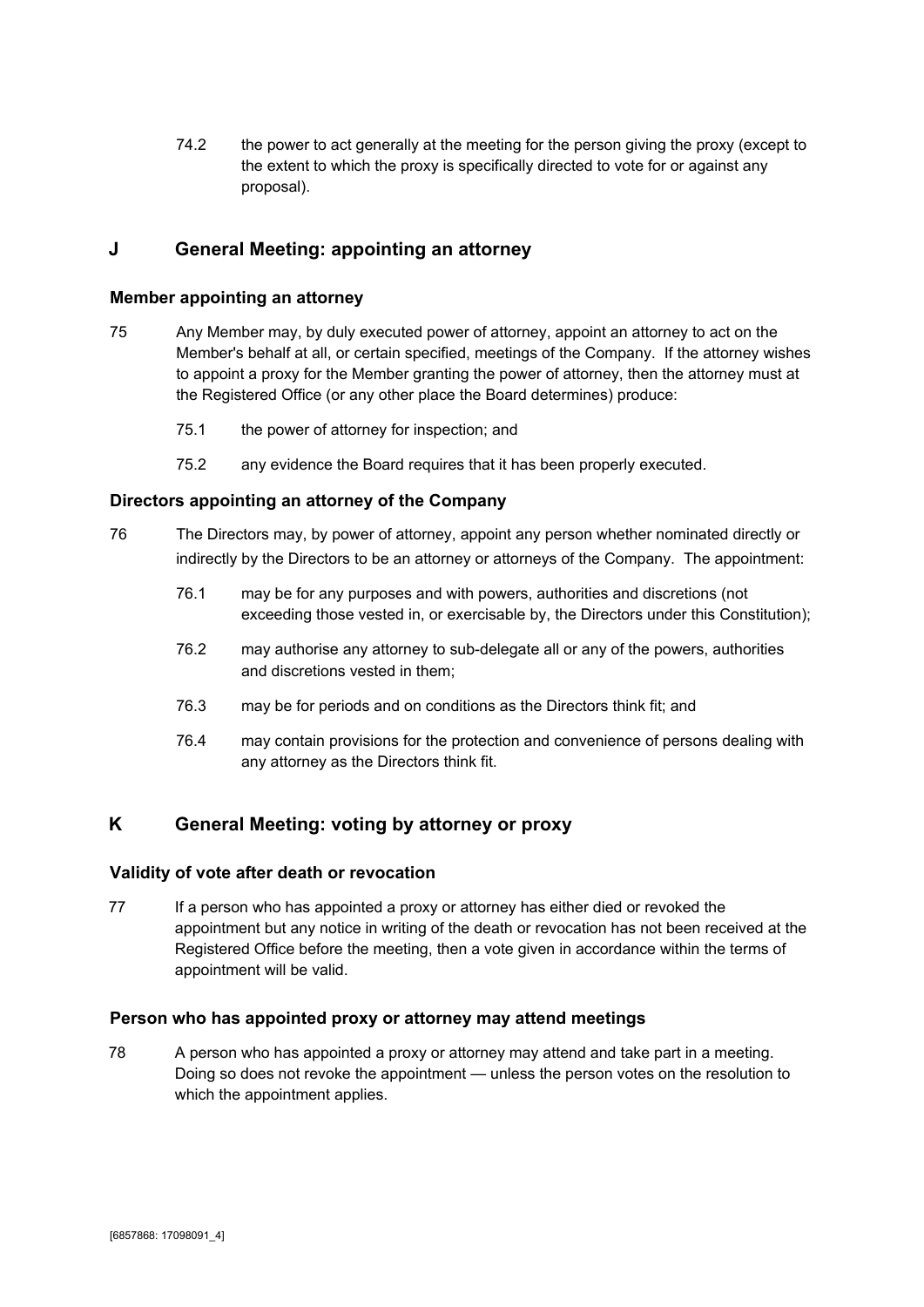## <span id="page-16-0"></span>**L Directors**

#### <span id="page-16-1"></span>**Number and qualifications of Directors**

- 79 The number of Directors comprising the Board will be at least 3 and no more than 8 elected by the Members in accordance with this Constitution — except as provided in clauses 82.3 and 84.
- 80 Each Director must be a financial Member or a Representative of a financial Member.

#### <span id="page-16-2"></span>**Length of appointment**

- 81 Each elected Director will hold office:
	- 81.1 from the end of the Annual General Meeting at which they were elected;
	- 81.2 until the end of the following Annual General Meeting at that time, they must retire (but they are eligible for re-election).

#### <span id="page-16-3"></span>**Election of Directors**

- 82 Directors will be elected in the following way:
	- 82.1 Any two Members may nominate any Member or Representative to serve as a Director.
	- 82.2 The nomination of any Member or Representative as a candidate for election as a Director must be:
		- in writing and signed by the nominated person and their proposer and seconder; and
		- lodged with the Secretary at least 30 days before the Annual General Meeting at which the election is to take place (or any other scheduled General Meeting).
	- 82.3 If the number of nominated candidates:
		- *is no more than the number of vacancies,* then the Chair of the Annual General Meeting will declare those candidates elected as Directors.
		- *is more than the number of vacancies,* then the Company Secretary will arrange for balloting lists to be prepared containing the names of the candidates in an order determined by lot. The Board may determine the method of the ballot. Each Member is entitled to vote for any number of candidates not exceeding the number of vacancies.
		- *is not enough to meet the required minimum number of Directors,* then the Board must appoint a Member or Representative as Director (as long as they consent) until there is at least the minimum number of Directors.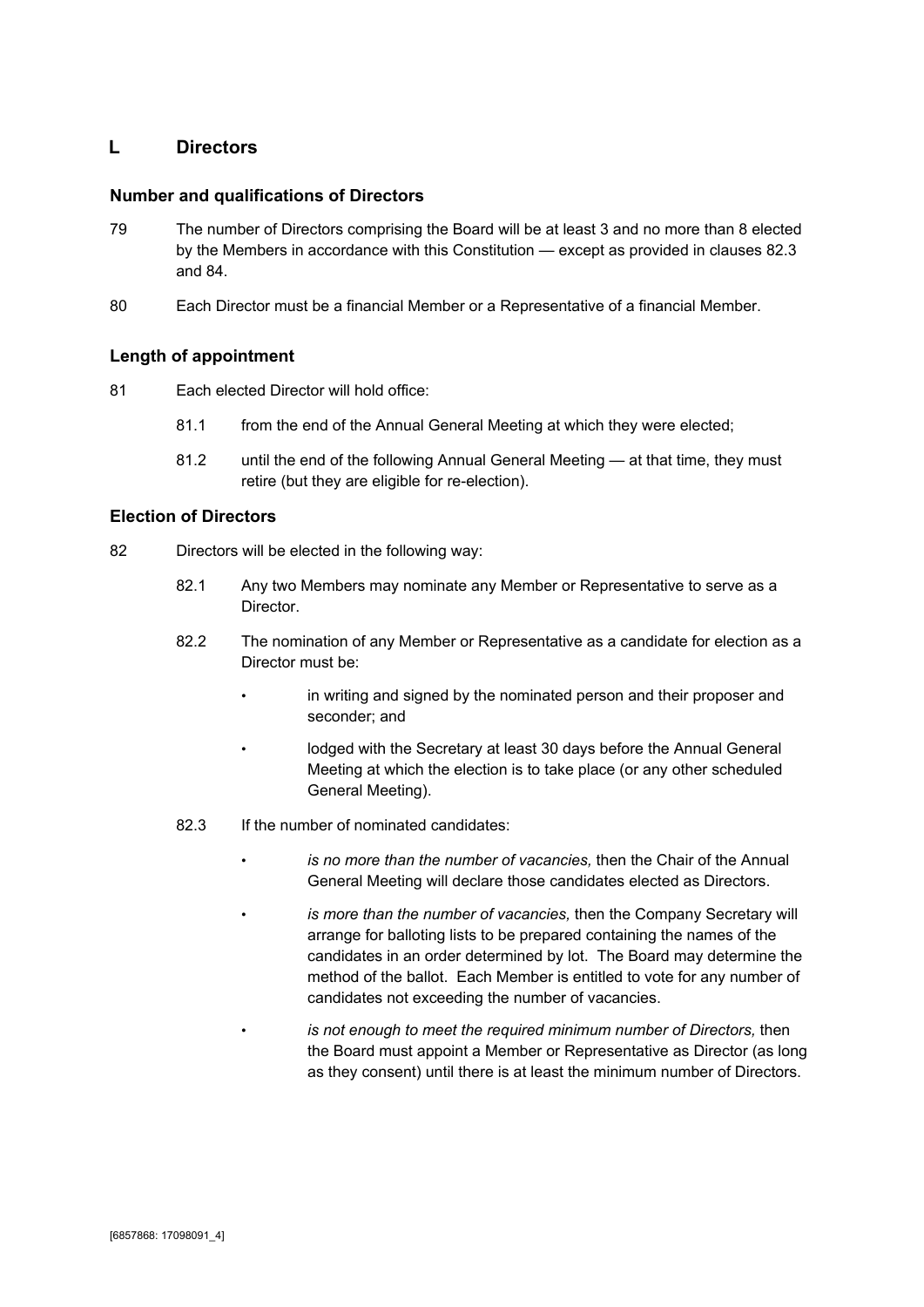#### <span id="page-17-0"></span>**Officers on the Board**

83 At the first meeting of the Board after the Annual General Meeting, the Directors will elect from among their number a Chair, a Deputy Chair, a Secretary and a Treasurer (one Director may fill more than one position). Each of them will hold office until the end of the next Annual General Meeting.

#### <span id="page-17-1"></span>**Casual vacancies**

84 If there is a casual vacancy in the office of Director, then the Board may appoint a replacement Director. That replacement Director holds office until the end of the next Annual General Meeting.

#### <span id="page-17-2"></span>**Disqualification of Directors**

- 85 The office of a Director will be vacated if:
	- 85.1 they are a Member, or a Representative of a Member, and they become bankrupt or make any arrangement or composition with their creditors;
	- 85.2 they are a Representative of a Member and that Member resigns or is expelled as a Member;
	- 85.3 they are a Representative of a Member which is not a natural person, and a winding up order is made in respect of that Member;
	- 85.4 they become of unsound mind;
	- 85.5 they are absent for three consecutive Board Meetings without leave of the Board (unless the Board resolves to the contrary);
	- 85.6 they resign from their Directorship by giving written notice to the Company; or
	- 85.7 they cease to hold office by reason of any order made under the Act.

#### <span id="page-17-3"></span>**First directors**

86 The first Directors are the persons set out as Directors in the application to register the Company lodged under section 117 of the Act. The first Directors will hold office until the end of the first Annual General Meeting, at which point they will cease being directors but will be eligible for re-election.

#### <span id="page-17-4"></span>**M Powers of the Board**

#### <span id="page-17-5"></span>**The board controls and directs the company**

- 87 The control and direction of the Company and the management of its property and affairs are vested in the Board.
- 88 The Board may exercise all powers of the Company that are not required to be exercised or done by the Company in General Meeting.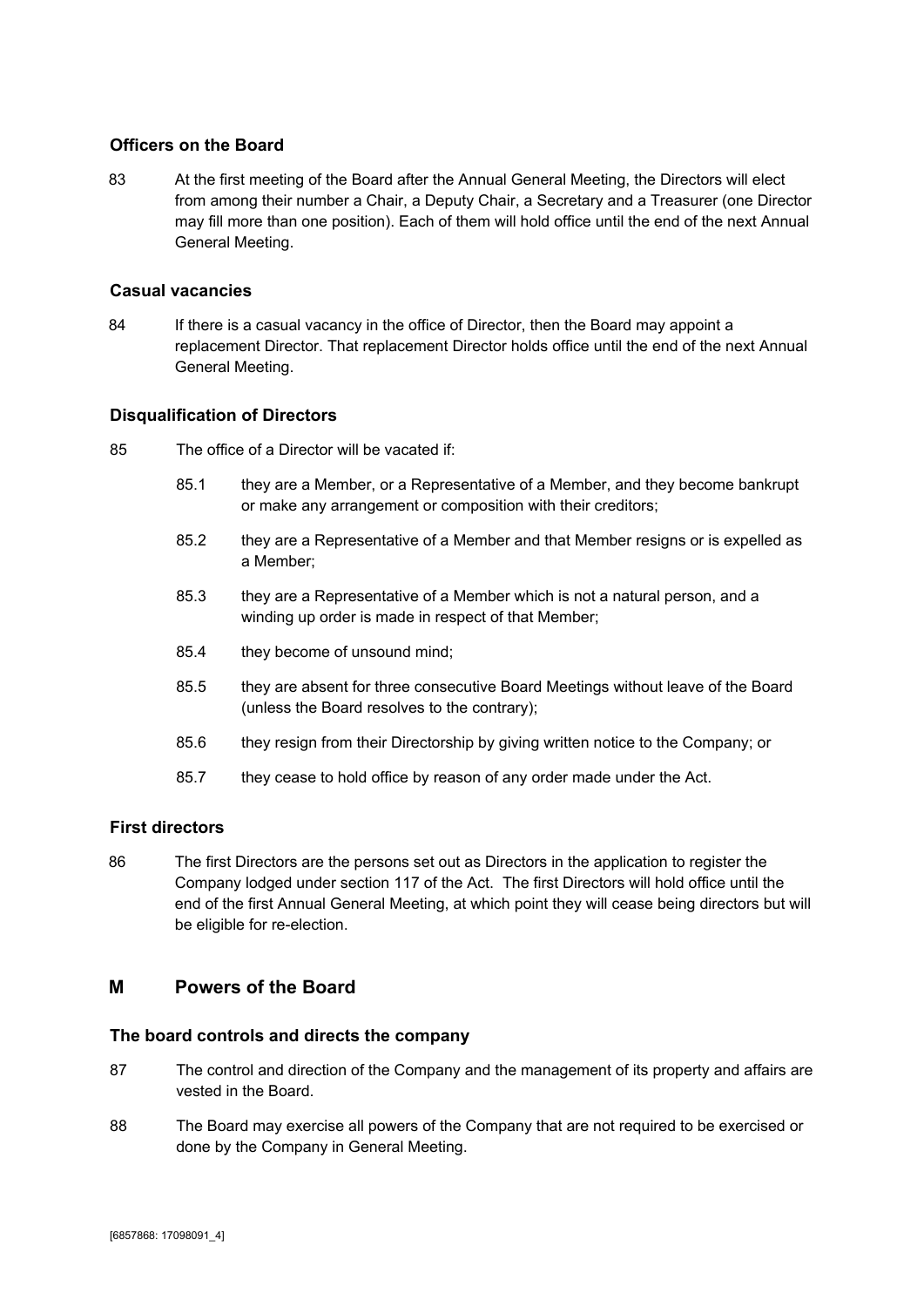## <span id="page-18-0"></span>**Borrowing**

89 The Board may raise money in any manner it thinks fit including by borrowing money (whether on the security of the Company's assets or not) and the issuing of a security for any other purpose — so long as this is done to further the Company's objects set out in clause 2.

#### <span id="page-18-1"></span>**Investment**

90 The Board may invest the Company's money in any manner, and for any period, it thinks fit.

#### <span id="page-18-2"></span>**Negotiable instruments**

91 Two Directors, or one Director and some other officer authorised by the Board for the purpose, may sign, draw, accept, endorse or otherwise execute (as the case may be) the following documents for and on behalf of the Company: all cheques, promissory notes, drafts, bills of exchange and other negotiable instruments and all receipts for money paid to the Company.

## <span id="page-18-3"></span>**N Proceedings of the Board**

#### <span id="page-18-4"></span>**General**

- 92 The Board may meet for the dispatch of business, adjourn and otherwise regulate its meetings as it thinks fit.
- 93 The Board must meet at least 1 times a year.

#### <span id="page-18-5"></span>**Use of technology in Board conferencing**

- 94 The Board may, if it thinks fit, confer by radio, telephone, facsimile, computer, Internet, closed circuit television or other electronic means of audio or audio-visual communication. Any resolution passed using such a system is to be treated as having been passed at a meeting of the Board held on the day and at the time the conference was held — even if the Directors were not present together in one place at the time. This clause does not limit the discretion of the Board to regulate its meetings.
- 95 The provisions of this Constitution regulating the proceedings of the Board apply so far as they are capable to such conferences.

#### <span id="page-18-6"></span>**Notice of meeting**

- 96 At any time, the Board may convene a Board meeting by notice served on each Director. The Secretary is to arrange that notice at the request of the Chair or Deputy Chair.
- 97 The proceedings of a Board meeting are valid even if:
	- 97.1 the Company accidentally omitted to give notice of a meeting to any Director; or
	- 97.2 any Director did not receive notice of the meeting.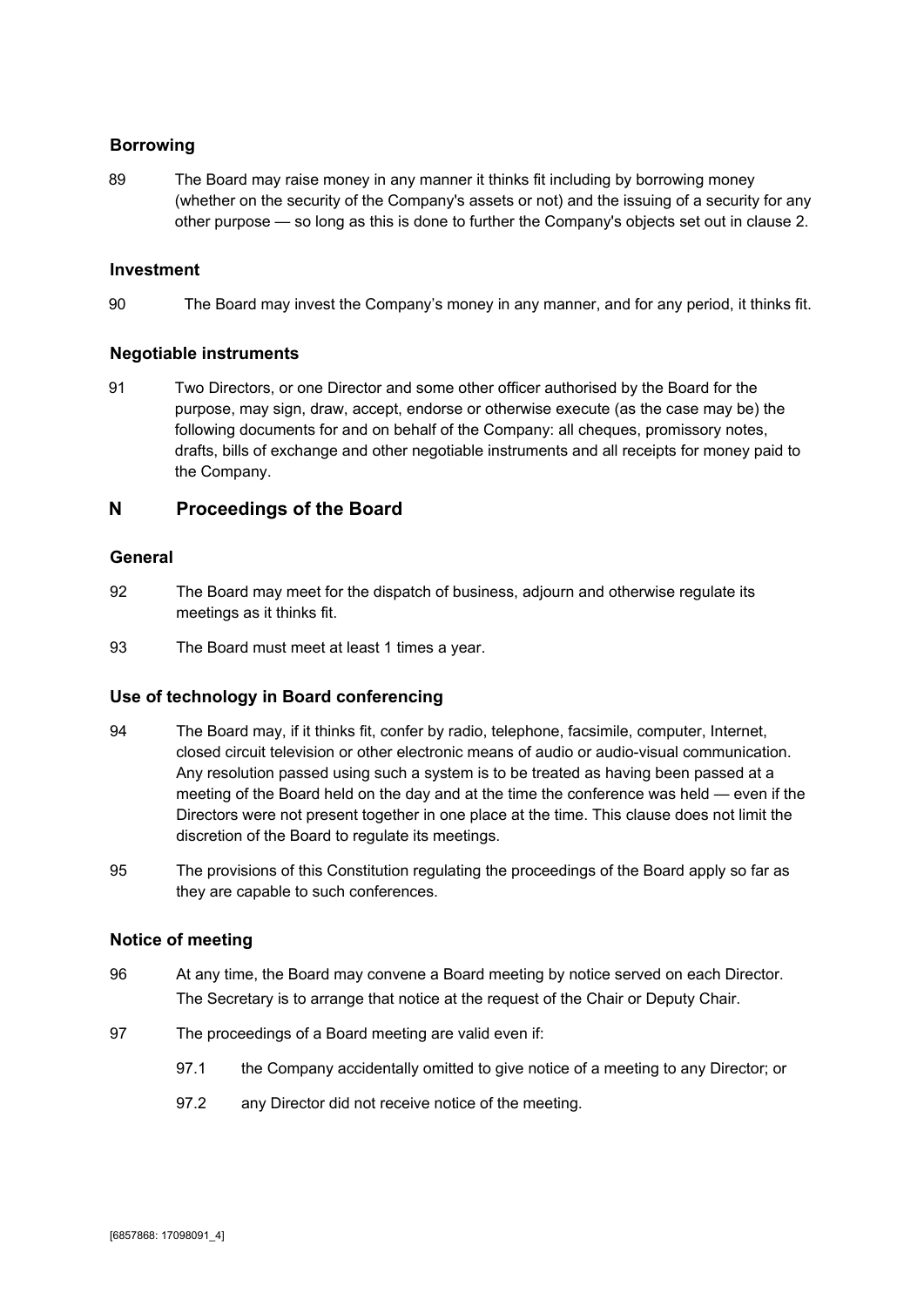#### <span id="page-19-0"></span>**Quorum**

- 98 A quorum for Board meetings is (unless the Board determines otherwise) if the number of Directors:
	- 98.1 is an even number, half of the Board plus one other director; or
	- 98.2 is an odd number, the odd number nearest to, and greater than, half of the number of Directors.

#### <span id="page-19-1"></span>**Chair**

- 99 The Chair, or in the Chair's absence the Deputy Chair, is to chair every Board meeting.
- 100 If at a Board meeting neither the Chair nor the Deputy Chair is present within fifteen minutes after the time appointed for holding that meeting (or if neither is willing to chair), then the Directors present will choose one of their number to Chair the meeting.

#### <span id="page-19-2"></span>**Voting**

- 101 Questions arising at any meeting will be decided by a majority of votes. Each Director present is entitled to one vote. The Chair does not have a casting vote.
- 102 However, the Board may suspend a Director's entitlement to vote if the Director (or the Member for whom the Director is a Representative) owes the Company any amount that is more than 3 months overdue (or such other period as the Board determines).

#### <span id="page-19-3"></span>**Delegation by the Board**

- 103 Subject to clause 104, the Board may, as it thinks fit, delegate any of its powers to individual Directors or Members or to committees. A committee may consist of the Directors or Members (or both) that the Board thinks fit. Any individual or committee must comply with any Board direction about how to execute the delegated powers.
- 104 The Board may not delegate its power to delegate.
- 105 The meetings and proceedings of any committee will be governed by the provisions of this Constitution that regulate the meetings and proceedings of the Board so far as they apply and so far as the Board has not replaced them.

#### <span id="page-19-4"></span>**Defects in appointment**

- 106 An act done in good faith by any meeting of the Board, any meeting of any committee formed by the Board or by any person acting as a Director will not be invalidated merely because of:
	- 106.1 any defect in the election, appointment or tenure of a Director or person acting on any such committee; or
	- 106.2 the disqualification of any of them.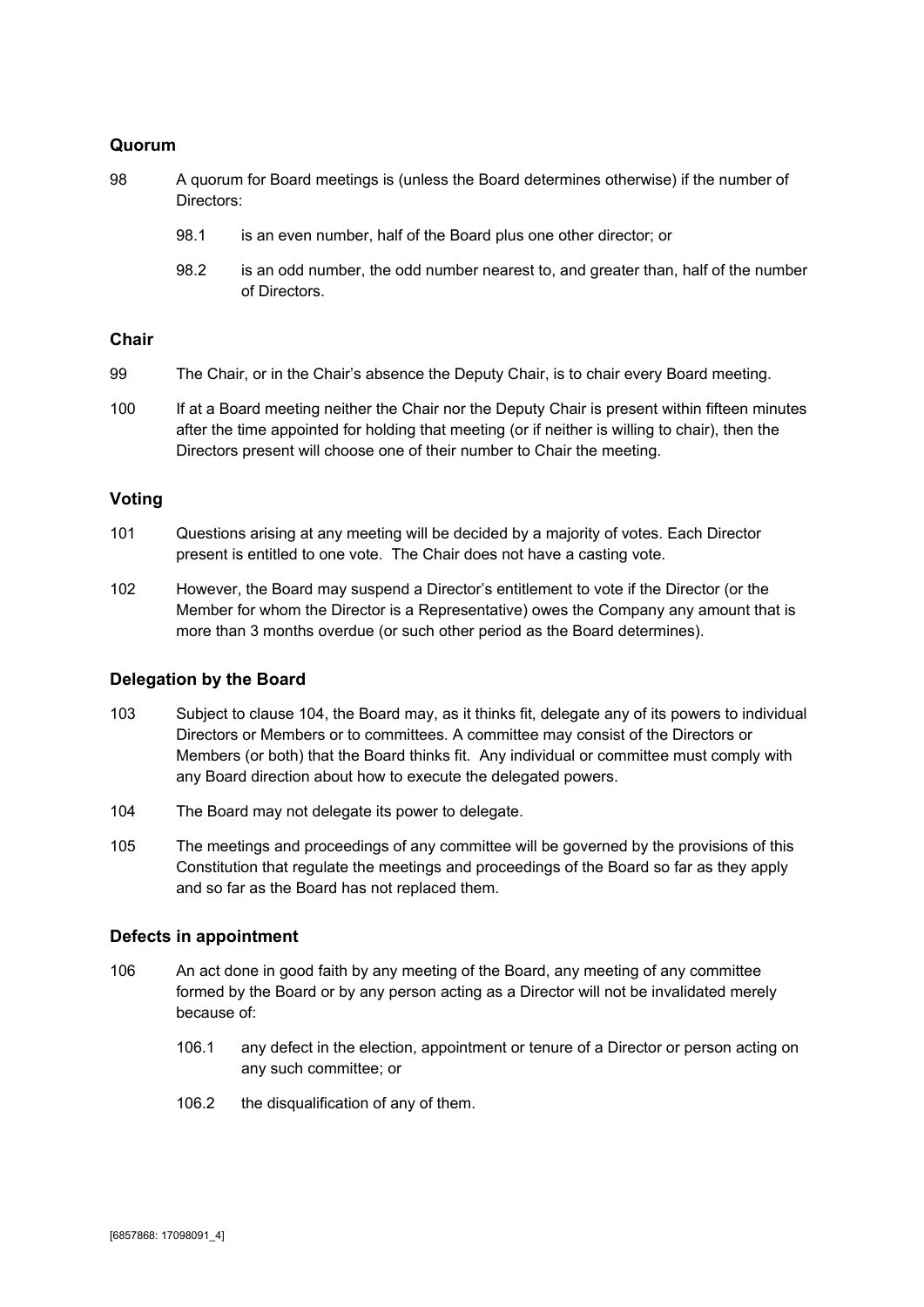## <span id="page-20-0"></span>**O Board minutes and circulated resolutions**

#### <span id="page-20-1"></span>**Making Board resolutions**

107 The Board may make resolutions either:

- 107.1 in a meeting, of which minutes must be kept as set out in clause 108; or
- 107.2 by circulated resolution which must be made and kept as set out in clause 109.

#### <span id="page-20-2"></span>**Minutes to be kept**

- 108 The Board must arrange for:
	- 108.1 proper minutes to be made of the proceedings and resolutions of all meetings of the Company, the Board and committees formed by the Board;
	- 108.2 the minutes to be entered in books kept for that purpose; and
	- 108.3 the minutes to be signed by the Chair of the meeting or by the Chair of the next meeting.

#### <span id="page-20-3"></span>**Circulated Resolution General**

- 109 If all the Directors have signed a document containing a statement that they are in favour of a resolution set out in the document, then that resolution is to be treated as having been passed as a Circulated Resolution at a meeting of the Board held at the time and date on which the resolution was last signed by a Director. (However, the reference to "all directors" in this clause does not include any Director who is not entitled to vote on the Resolution.)
- 110 Any Circulated Resolution may consist of several documents in identical terms, each signed by one or more Directors and must be entered in the relevant book of minutes of the Company.

#### <span id="page-20-4"></span>**Evidence of proceedings and resolutions**

111 A minute or Circulated Resolution that is recorded and signed in accordance with clause 108 or 109 to 110 (as the case may be) is evidence of the proceeding or resolution to which it relates (unless the contrary is proved).

## <span id="page-20-5"></span>**P Accounts**

#### <span id="page-20-6"></span>**Accounts to be kept**

- 112 The Board must arrange for the Company to keep proper books of account that:
	- 112.1 record true and complete accounts of the affairs and transactions of the Company; and
	- 112.2 give a true and fair view of the state of the Company's affairs and explain its transactions.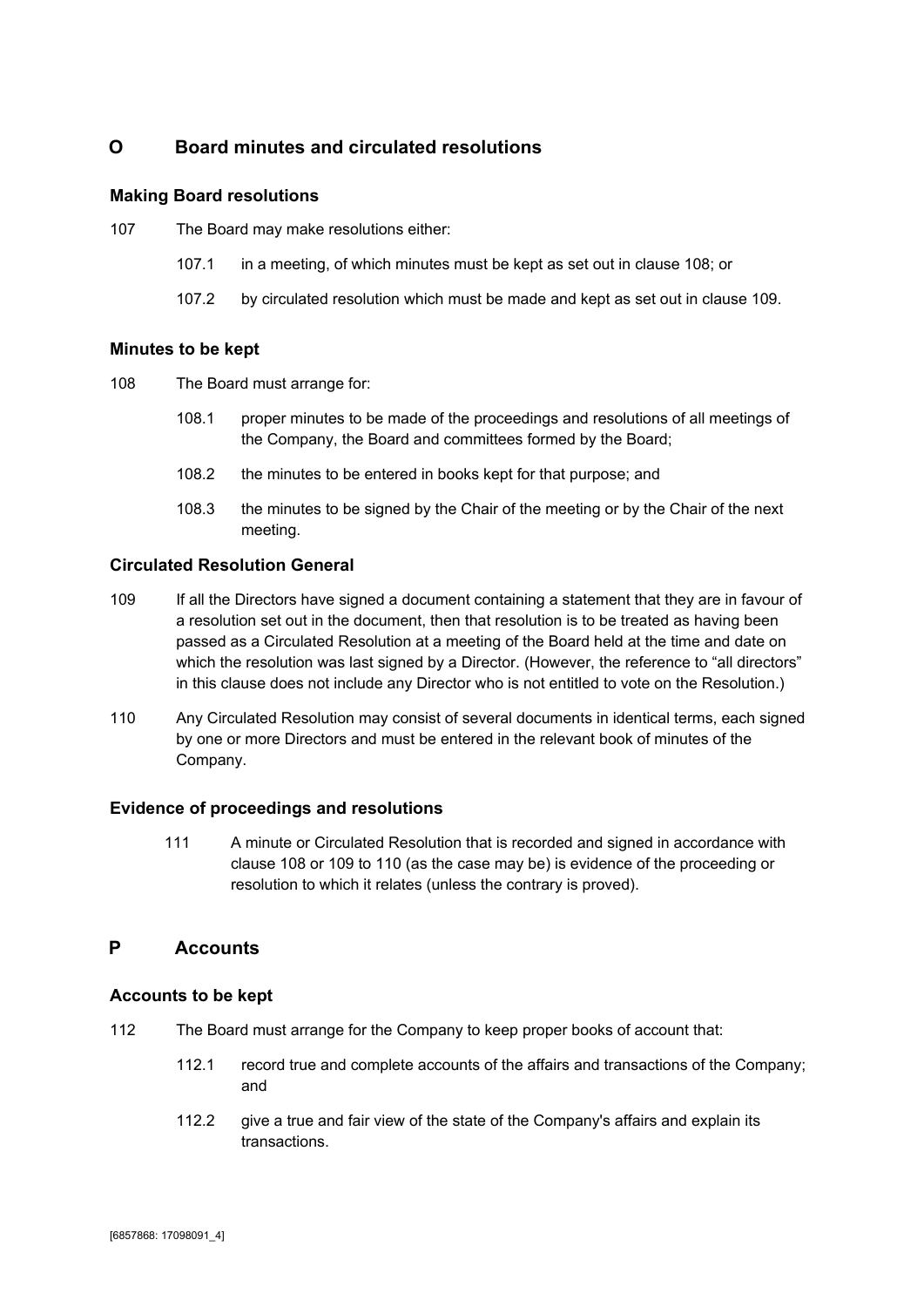#### <span id="page-21-0"></span>**Location and inspection of accounts**

113 The Board must arrange for the books of account:

- 113.1 to be kept at the Registered Office, or in a place or places it thinks fit; and
- 113.2 to be open to the inspection of the Directors during usual business hours.

#### <span id="page-21-1"></span>**Auditor**

114 The Company will comply with the Act in relation to the appointment, removal and resignation of an Auditor.

#### <span id="page-21-2"></span>**Q Indemnity**

#### <span id="page-21-3"></span>**Definition of Liability and Officer**

- 115 In clauses 116 to 118:
	- 115.1 **Liability**means costs, losses, liabilities and expenses.
	- 115.2 **Officer**means a Director, secretary or other officer of the Company and includes a former Officer, but does not include an auditor or agent of the Company.

#### <span id="page-21-4"></span>**Indemnity of Officers**

- 116 The Company must indemnify every Officer out of the assets of the Company against any Liability incurred by that Officer in their capacity as an Officer by reason of any act or thing done or omitted to be done by that person:
	- 116.1 in that capacity; or
	- 116.2 in any way in the discharge of that person's duties; or
	- 116.3 by reason of or relating to the person's status as an Officer.
- 117 However, the indemnity in clause 116 does not extend to any Liability from, or against, which the Company is not permitted by the Corporations Act to exempt or indemnify the Officer.

#### <span id="page-21-5"></span>**Indemnity for Proceedings**

- 118 Without limiting clause 116, the Company must indemnify every Officer out of the assets of the Company against any Liability incurred by that person in defending proceedings, whether civil or criminal, in respect of any act or thing done by the Officer in that person's capacity as such Officer.
- 119 However, the indemnity in clause 118 does not extend to any Liability from, or against, which the Company is not permitted by the Corporations Act to exempt or indemnify the Officer.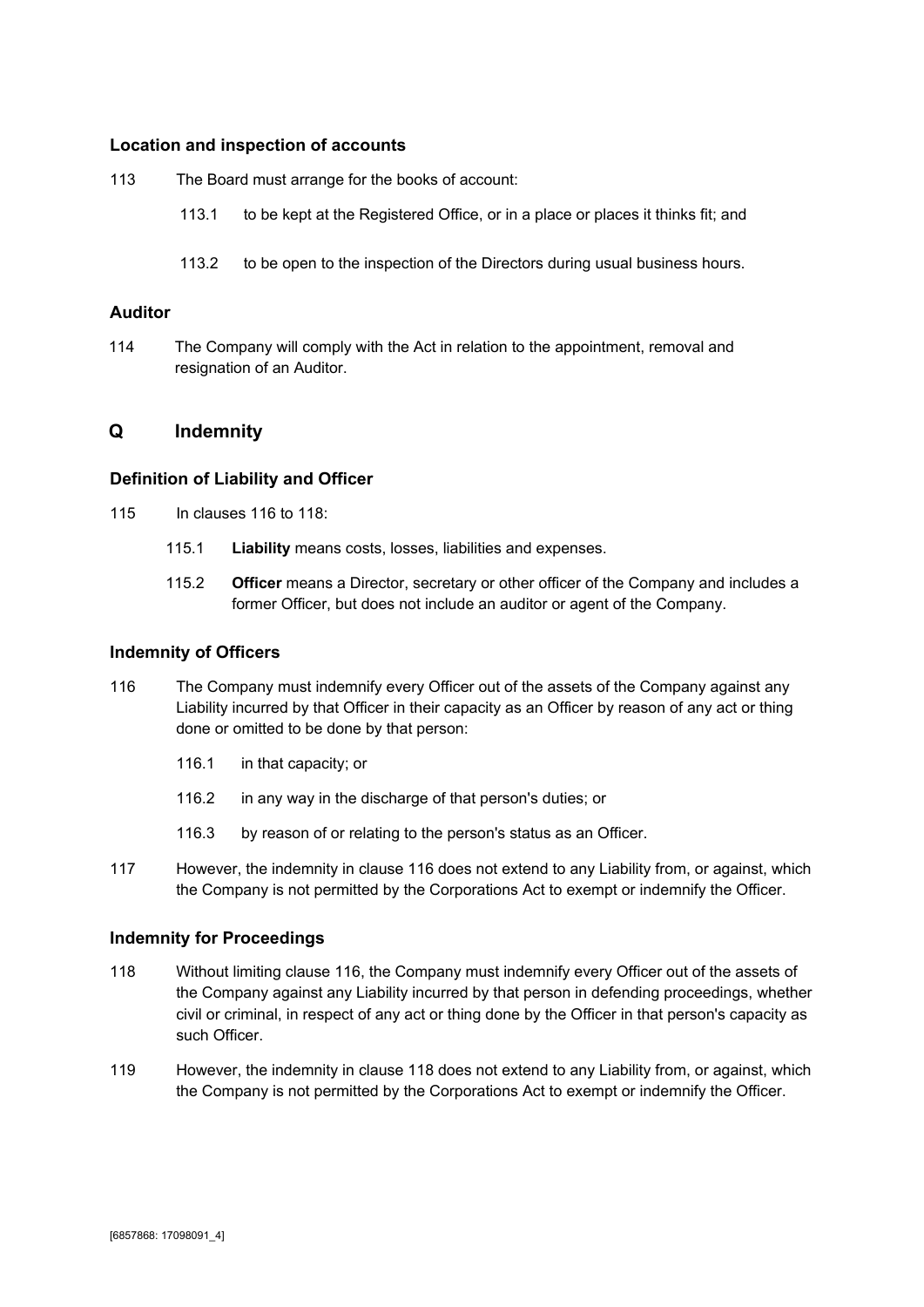## <span id="page-22-0"></span>**R Notices**

120 The Company may serve notice on any Member in the ways shown in the left hand column of the table below. A notice will be taken to be served at the time shown in the right-hand column of that table on the relevant row. Any notice to be served on a Representative is served by serving it on the relevant Member.

| Way of serving notice                                                                      | Timing of notice taken to be                                                                                                                                                                                                                   |
|--------------------------------------------------------------------------------------------|------------------------------------------------------------------------------------------------------------------------------------------------------------------------------------------------------------------------------------------------|
| Personally                                                                                 | When served                                                                                                                                                                                                                                    |
| By sending it through the ordinary post to the<br><b>Member's Registered Address</b>       | 3 days after the day it is posted. In proving<br>service, it is sufficient to prove that the<br>envelope containing the notice was properly<br>addressed and deposited as a prepaid letter at<br>the post office or in some postal receptacle. |
| By leaving it at their Registered Address in an<br>envelope addressed to the Member.       | <b>Business Day:</b> The same day it is left at the<br>Registered Address.                                                                                                                                                                     |
|                                                                                            | <b>Non-Business Day: the Business Day after it</b><br>is left at the Registered Address.                                                                                                                                                       |
| By sending it to the fax number or electronic<br>address (if any) nominated by the Member. | On the Business Day after it is sent.                                                                                                                                                                                                          |

121 A certificate in writing signed by the Secretary or any officer of the Company that the envelope containing the notice was properly stamped, addressed and posted or delivered will be conclusive evidence of the service of such notice.

## <span id="page-22-1"></span>**S Distribution of property on winding-up**

- 122 If on the winding-up or dissolution of the Company after all its debts and liabilities have been satisfied there remains any property, then that property must not be paid to or distributed among the Members.
- 123 Instead, this property must be given or transferred to some other institution or institutions that have:
	- 123.1 objects similar to the objects of the Company (if there is one); and
	- 123.2 a Constitution which prohibits the distribution of its income and property among its members to an extent at least as great as is imposed on the Company under clause 7 of this Constitution.
- 124 Choosing which institution or institutions the Company will transfer this property to must be done by:
	- 124.1 a special resolution of the Members at or before the time of the Company's dissolution; or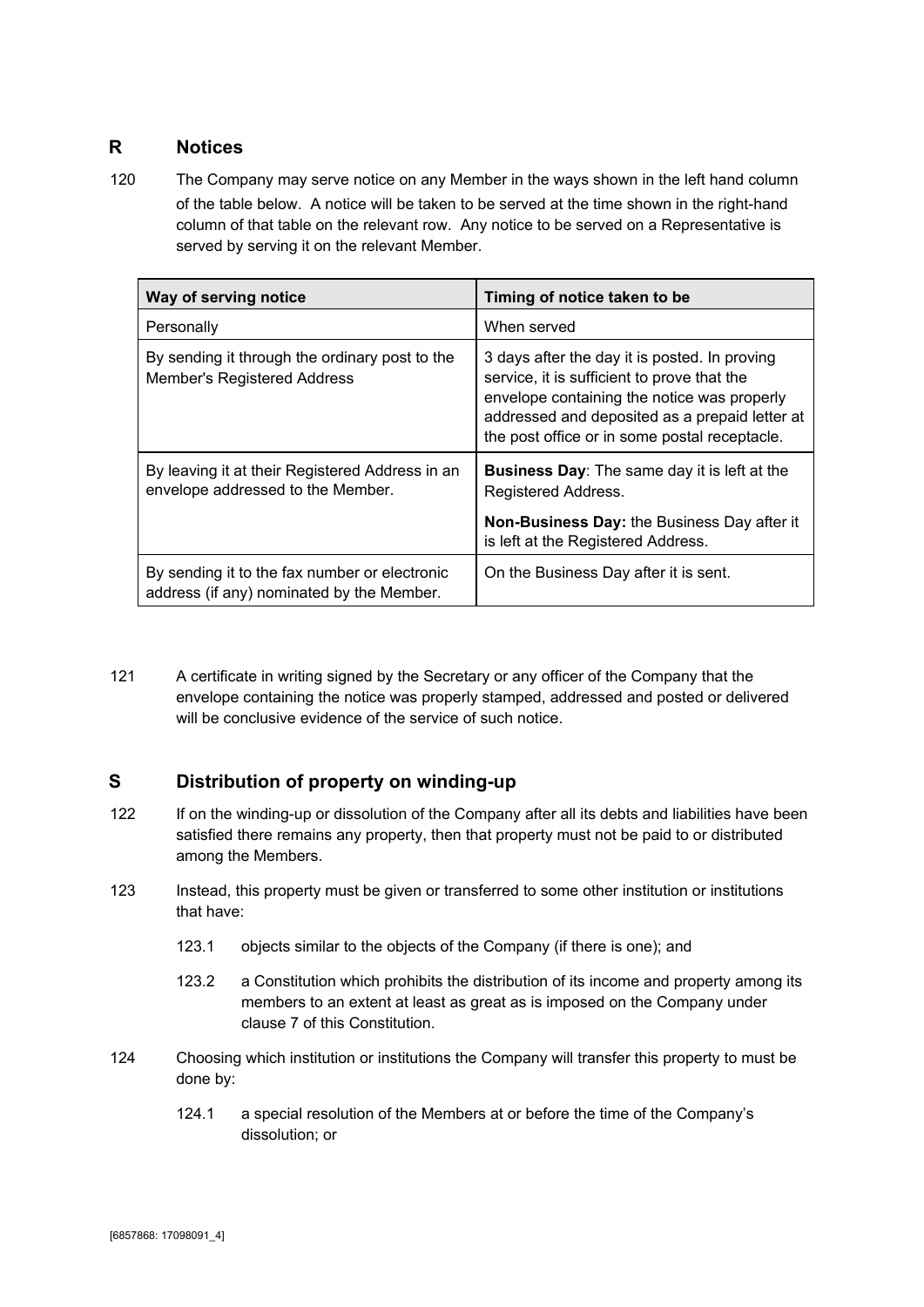124.2 if no such special resolution is passed, then by a Judge or Registrar of the Supreme Court or such other court of competent jurisdiction.

## <span id="page-23-0"></span>**T Replaceable Rules displaced**

125 Each of the provisions of the Act that would, but for this clause, apply to the Company as a replaceable rule is expressly displaced and does not apply to the Company.

#### <span id="page-23-1"></span>**U Definitions and Interpretation**

126 In this Constitution:

**Act**means the *Corporations Act* 2001 (Commonwealth).

**AnnualGeneralMeeting**means the annual general meeting of Members.

**Applicant**means a person who lodges an Application under this Constitution.

**Application**means an application for Membership.

**Auditor**means the auditor or auditors of the Company, if the Company is required to have one. If the Company is not required to have an auditor, but has one, then it includes any such auditor.

**Board**means the board of directors of the Company.

**BusinessDay**means Monday to Friday excluding public holidays in the State or Territory the Company is registered in.

**Chair**means the Director who is elected to this office in accordance with clause 99.

**Company**means Information Technology Professionals Association Ltd.

**Constitution** means this Constitution, as amended.

**DeputyChair**means the Director who is elected to this office in accordance with clause 83.

**Directors** means the members individually or collectively of the Board.

**Extraordinary Meeting** means a General Meeting of Members other than an Annual General Meeting.

**GeneralMeeting**means an Annual General Meeting or an Extraordinary Meeting of the Company.

**Member**means a person admitted to Membership in accordance with this Constitution.

**Membership** means membership of the Company.

**Register**means the register of Members kept in accordance with the Act.

**RegisteredAddress**means the address of a Member shown in the Register.

**RegisteredOffice**means the registered office of the Company.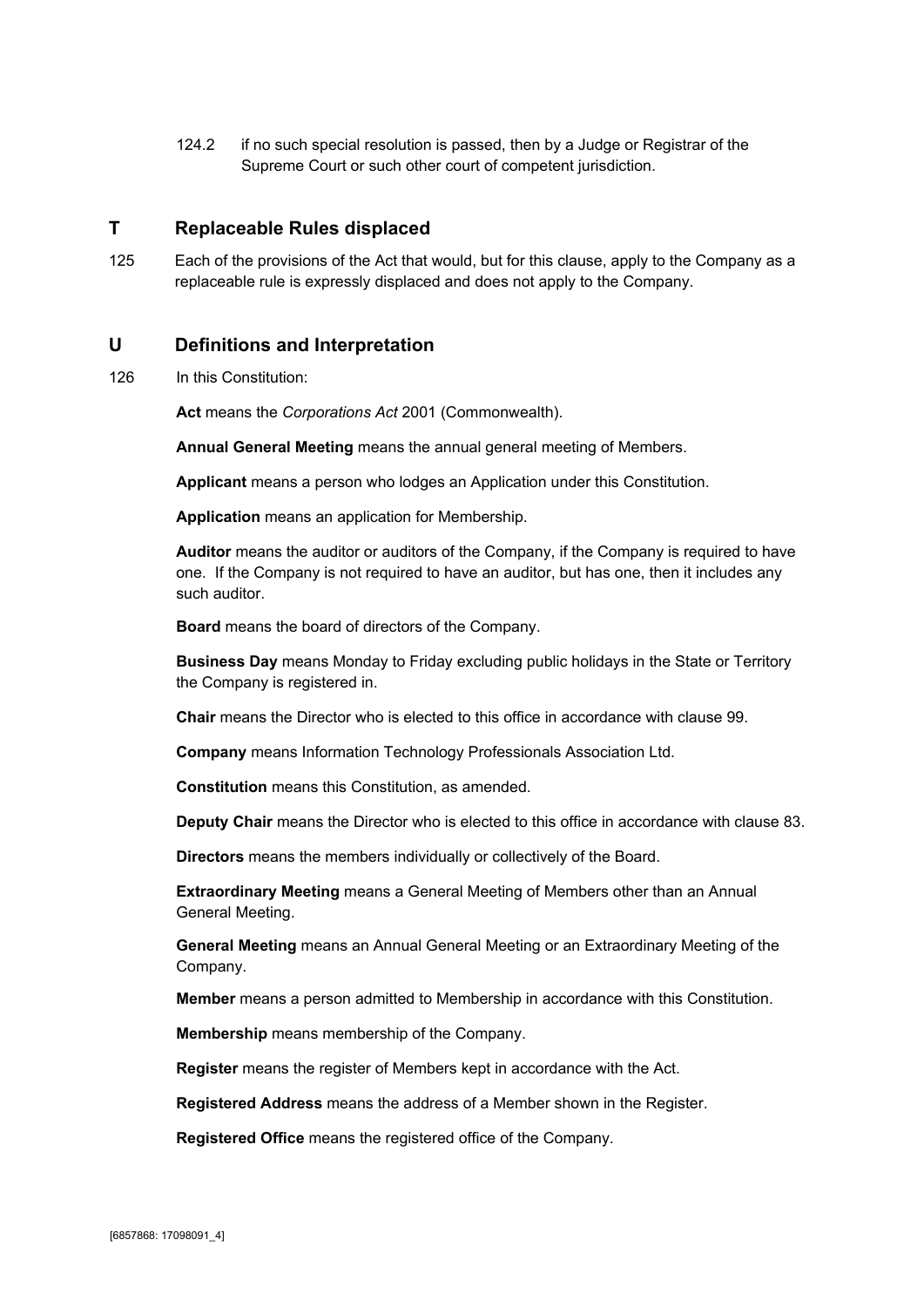**Representative** means a person as described in clause 25.

**Secretary**means the Director who is elected to this office in accordance with clause 83.

**Treasurer**means the Director who is elected to this office in accordance with clause 83.

- <span id="page-24-0"></span>127 In this Constitution, unless the context requires otherwise:
	- 127.1 a person includes a corporate body, association, firm, partnership, or other unincorporated body;
	- 127.2 a statute includes regulations under it and consolidations, amendments, reenactments or replacements of any of them;
	- 127.3 this or any other document includes the document as varied or replaced regardless of any change in the identity of the parties;
	- 127.4 a clause, schedule or appendix is a reference to a clause, schedule or appendix in or to this Constitution;
	- 127.5 a word or phrase that is defined has the corresponding meaning in its other grammatical forms
	- 127.6 writing includes all modes of representing or reproducing words in a legible, permanent and visible form;
	- 127.7 the singular includes the plural and vice versa;
	- 127.8 a gender includes all other genders; and
	- 127.9 headings and sub-headings are inserted for ease of reference only and do not affect the interpretation of this Constitution.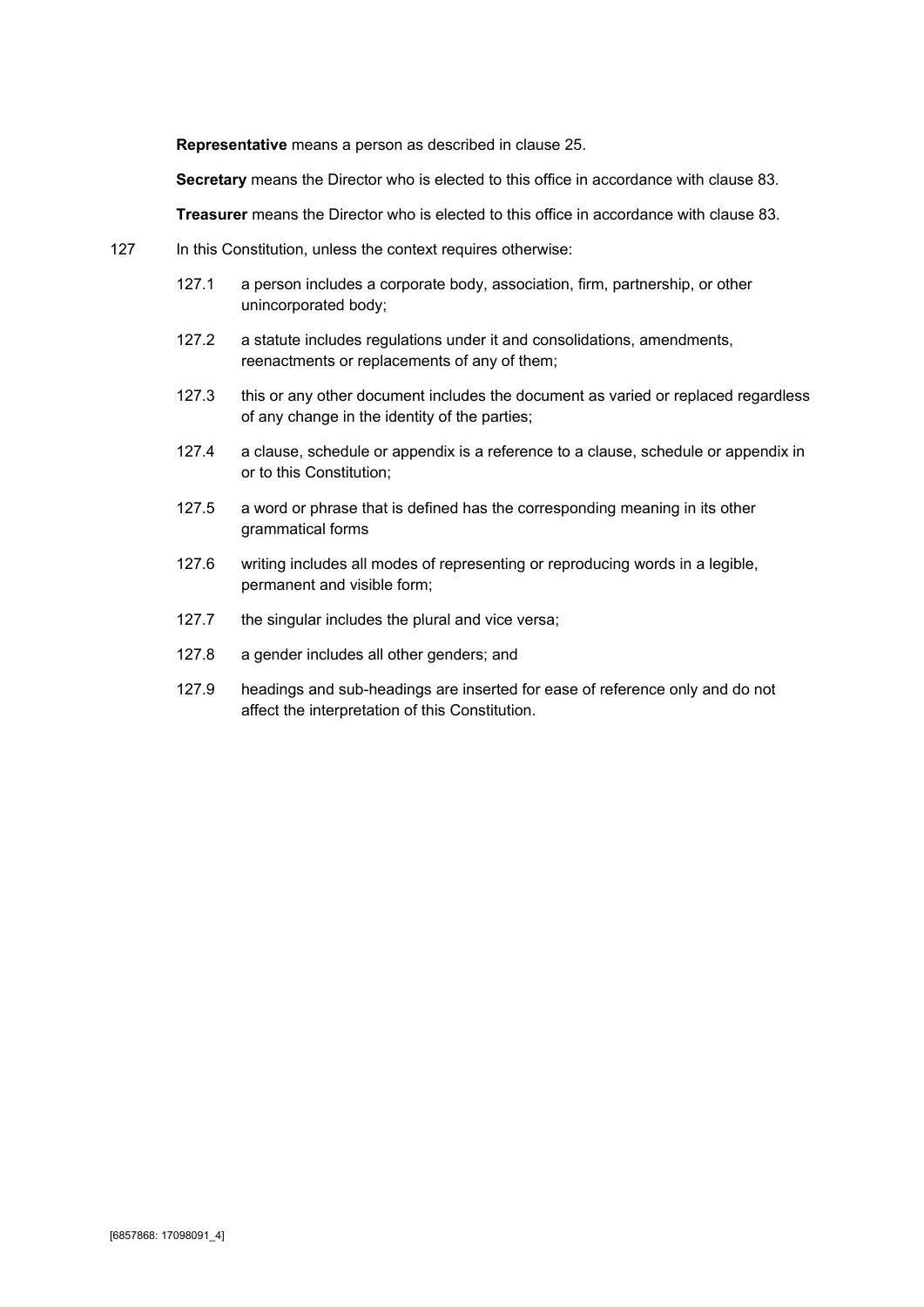# **Schedule 1**

## <span id="page-25-0"></span>**Names and usual residential addresses of initial directors**

| Name of director | Usual residential address of director |
|------------------|---------------------------------------|
| [Director name]  | [Director address]                    |

## <span id="page-25-1"></span>**Guarantee**

The Members of the Company have each guaranteed the following amount on its establishment \$10.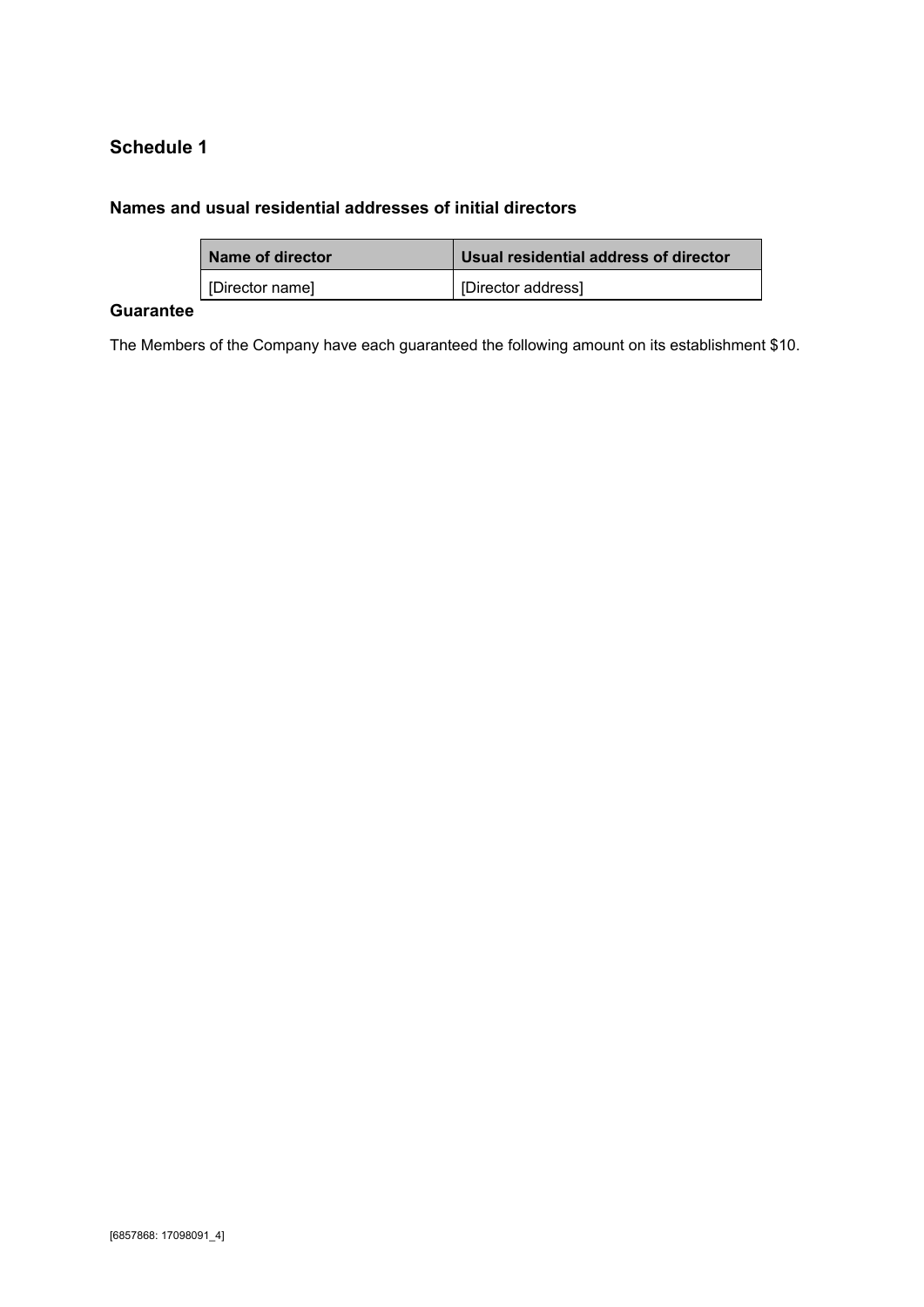# <span id="page-26-0"></span>**Schedule 2**

# <span id="page-26-1"></span>**Statement by persons who have consented to be members of the company**

I consent to become a member of the company. I agree to the form of this Constitution of the company.

| Name of member | Usual residential address |
|----------------|---------------------------|
| [Member name]  | [Member address]          |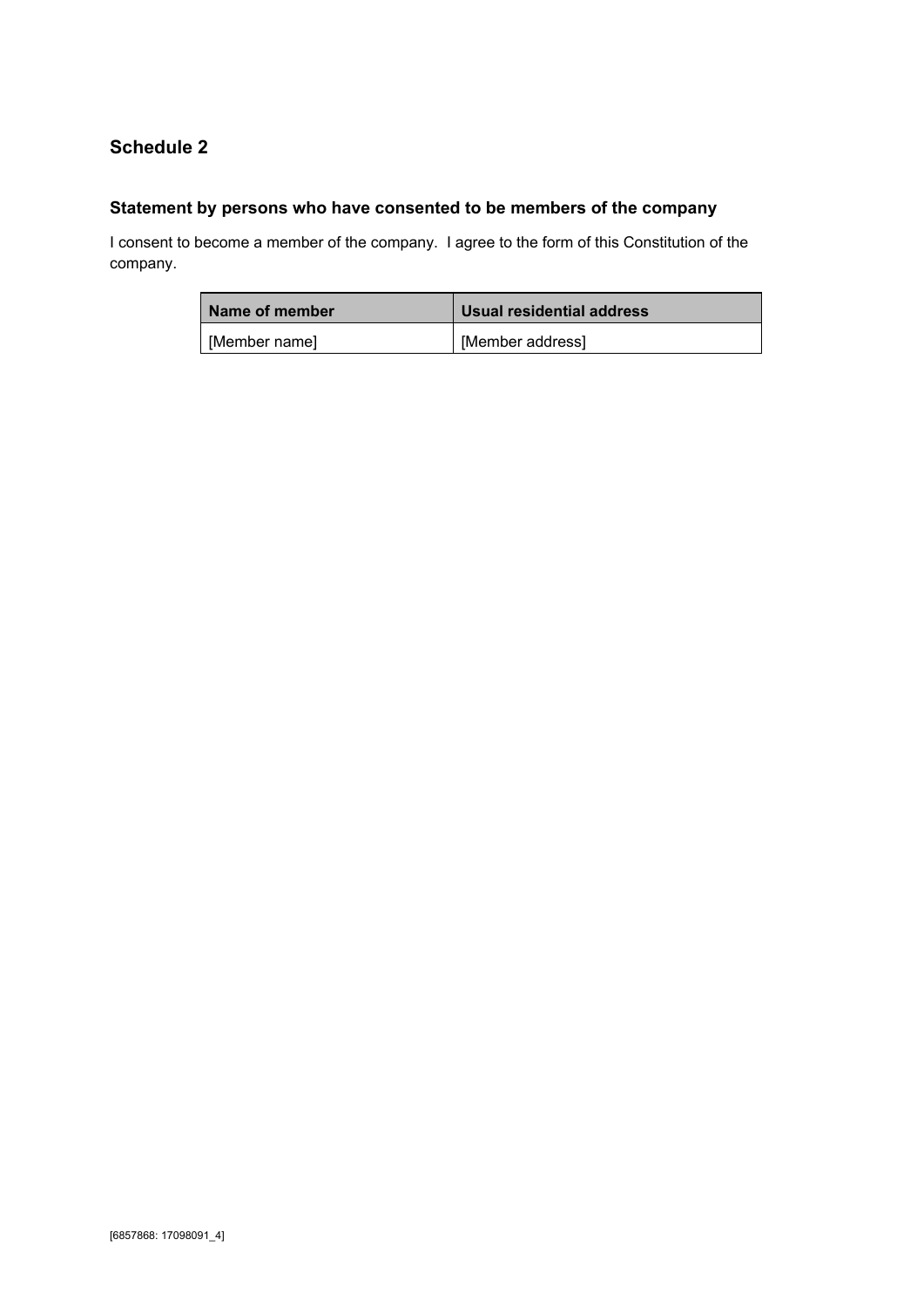# <span id="page-27-0"></span>**Execution**

| Date:                 |                       |
|-----------------------|-----------------------|
| Signature of member:  |                       |
|                       | Karl Goetz            |
| Signature of witness: |                       |
| Name of witness:      |                       |
|                       |                       |
| Date:                 |                       |
| Signature of member:  |                       |
|                       | James Hale            |
| Signature of witness: |                       |
| Name of witness:      |                       |
| Date:                 |                       |
| Signature of member:  |                       |
|                       | Robert Charles Hudson |
| Signature of witness: |                       |